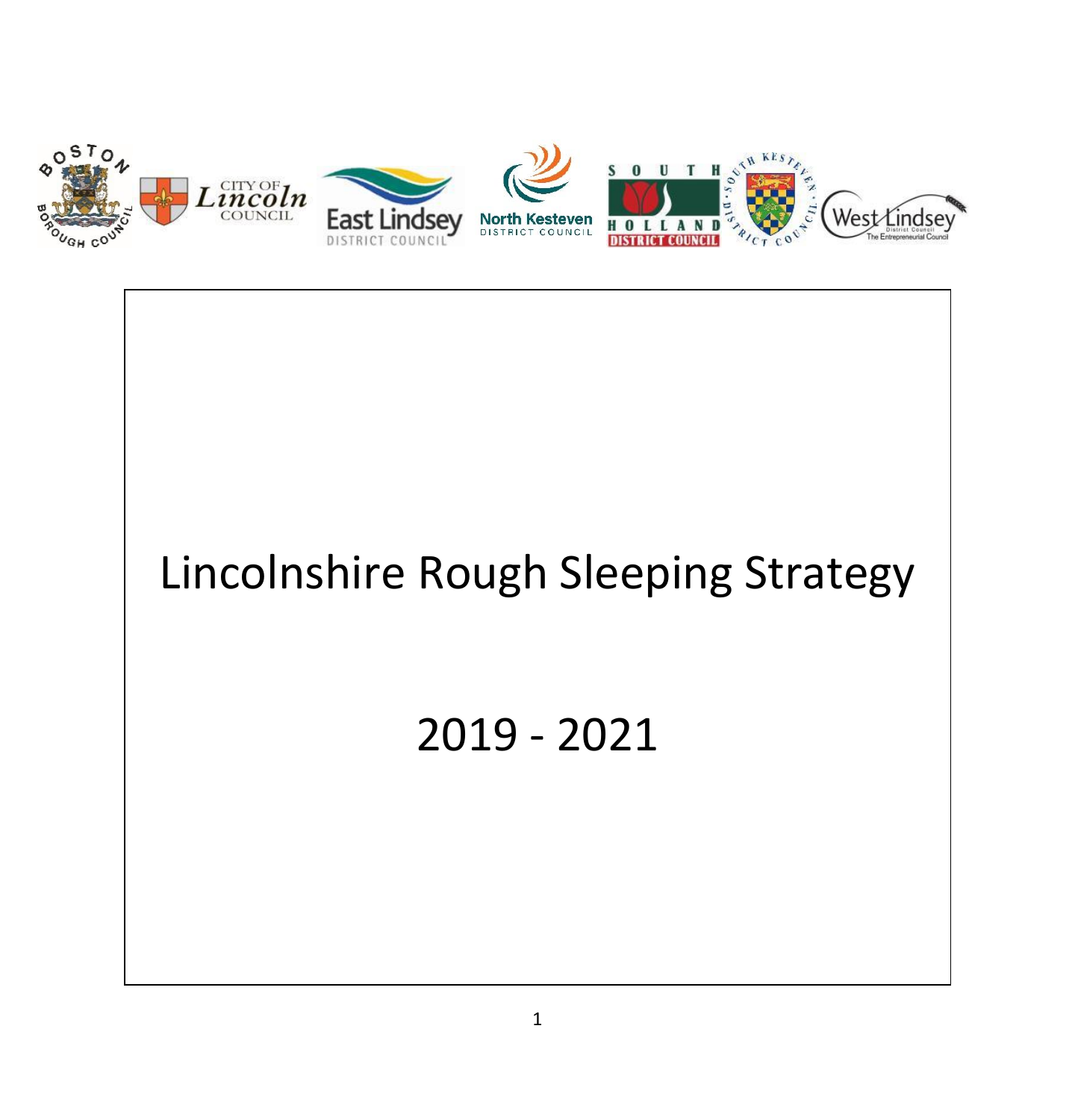# **Contents**

|                                                                                          | $\overline{2}$ |
|------------------------------------------------------------------------------------------|----------------|
|                                                                                          | 3              |
|                                                                                          | 3              |
| A Continued Challenge to Tackle Rough Sleeping in Lincolnshire                           | 4              |
|                                                                                          | 5              |
|                                                                                          | 6              |
|                                                                                          | 7              |
|                                                                                          | 11             |
| Current Barriers and Challenges to Tackling Entrenched Rough Sleeping in Lincolnshire 12 |                |
|                                                                                          | 14             |
|                                                                                          | 14             |
|                                                                                          | 15             |
|                                                                                          | 17             |
|                                                                                          | 20             |
|                                                                                          | 22             |
|                                                                                          | 24             |
|                                                                                          | 26             |
|                                                                                          | 28             |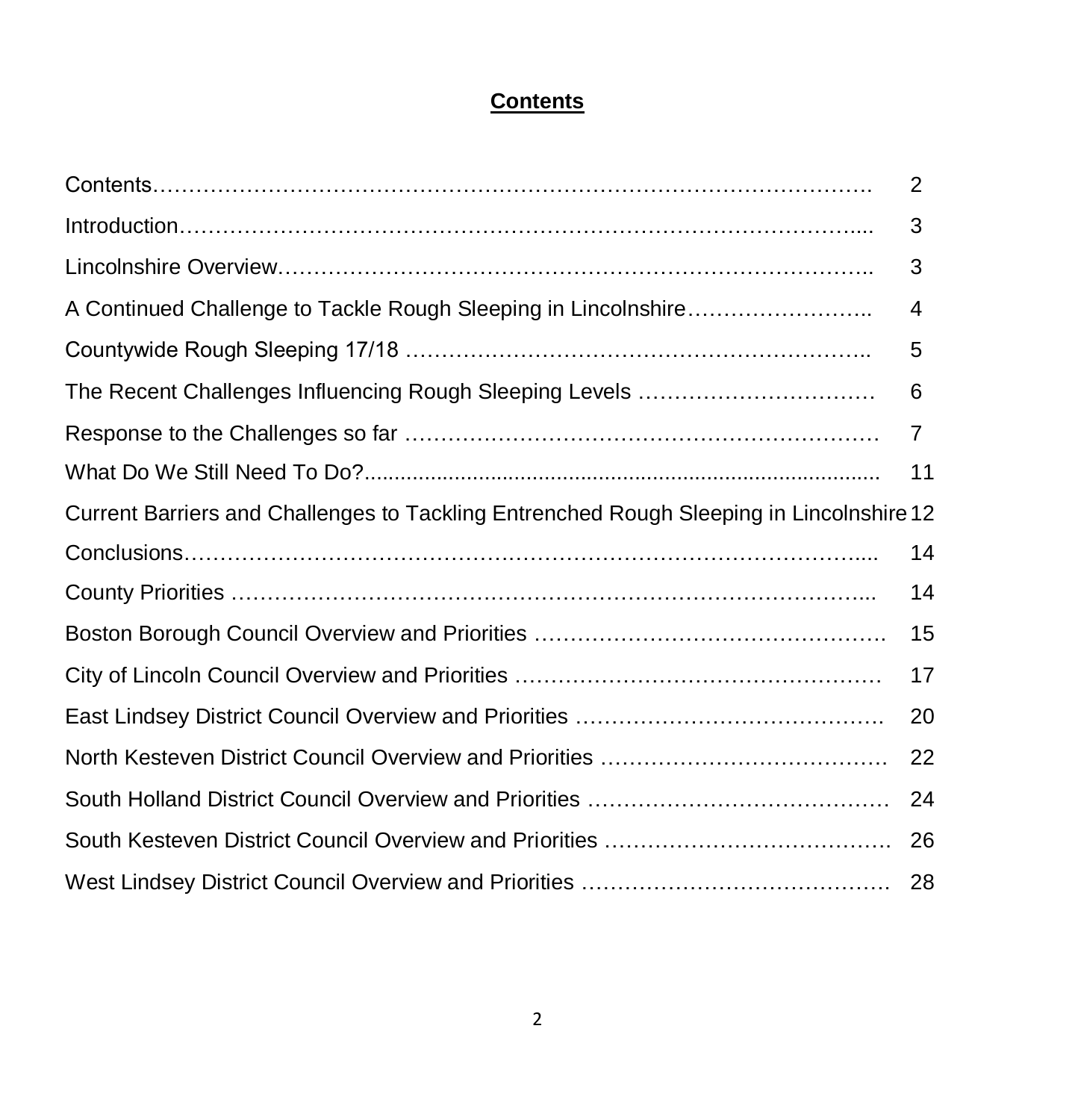# **Lincolnshire Rough Sleeping Strategy**

#### **Introduction**

Rough sleeping is becoming more prevalent in many areas across the country. Lincolnshire has seen an increase in recent years and the Lincolnshire District Councils and our many statutory and voluntary sector partners are committed to halving rough sleeping by 2022 and eliminating it completely by 2027.

This strategy sets out where we have come from, the actions we have taken to date and our five key priorities for the next two years. There is also an overview and key priorities of each of the seven districts. This Rough Sleeping Strategy is intended to be read as an addendum to the County Homelessness Strategy which runs until 2021, both will be reviewed and merged at the end of this period. As with any strategy though, the document itself is a very small part of the overall picture, far more important is what we intend to do in the future. As such a delivery plan will be developed in early 2020 and will set out all of the actions, timescales and partners to meet our challenging priorities.

#### **Lincolnshire Overview**

Each area of Lincolnshire presents different homelessness challenges and none are immune from the complexities of homelessness and rough sleeping. Across Lincolnshire we have seen an increase in rough sleeping as a result of evictions, unplanned release and discharge from prison and hospital, difficulties in accessing affordable housing, changes to the Welfare Benefits system, and through barriers to accessing mainstream housing, health and support services including those non-UK nationals with no recourse to public funds. Historically there have been few specific services for those with the most complex needs.

There was a 358% increase in rough sleeping recorded in Lincolnshire between 2012 and 2018. The problem has been exacerbated in the past by the fact that there are 2 prisons and a number of hospitals where people have been discharged with no clear accommodation pathway. A 4 week study by a local hospital identified 55 A&E attendances from a total of 35 homeless people, all of whom were discharged back to the streets with no accommodation. The study acknowledged the prevalence of mental health issues alongside their physical health in these patients.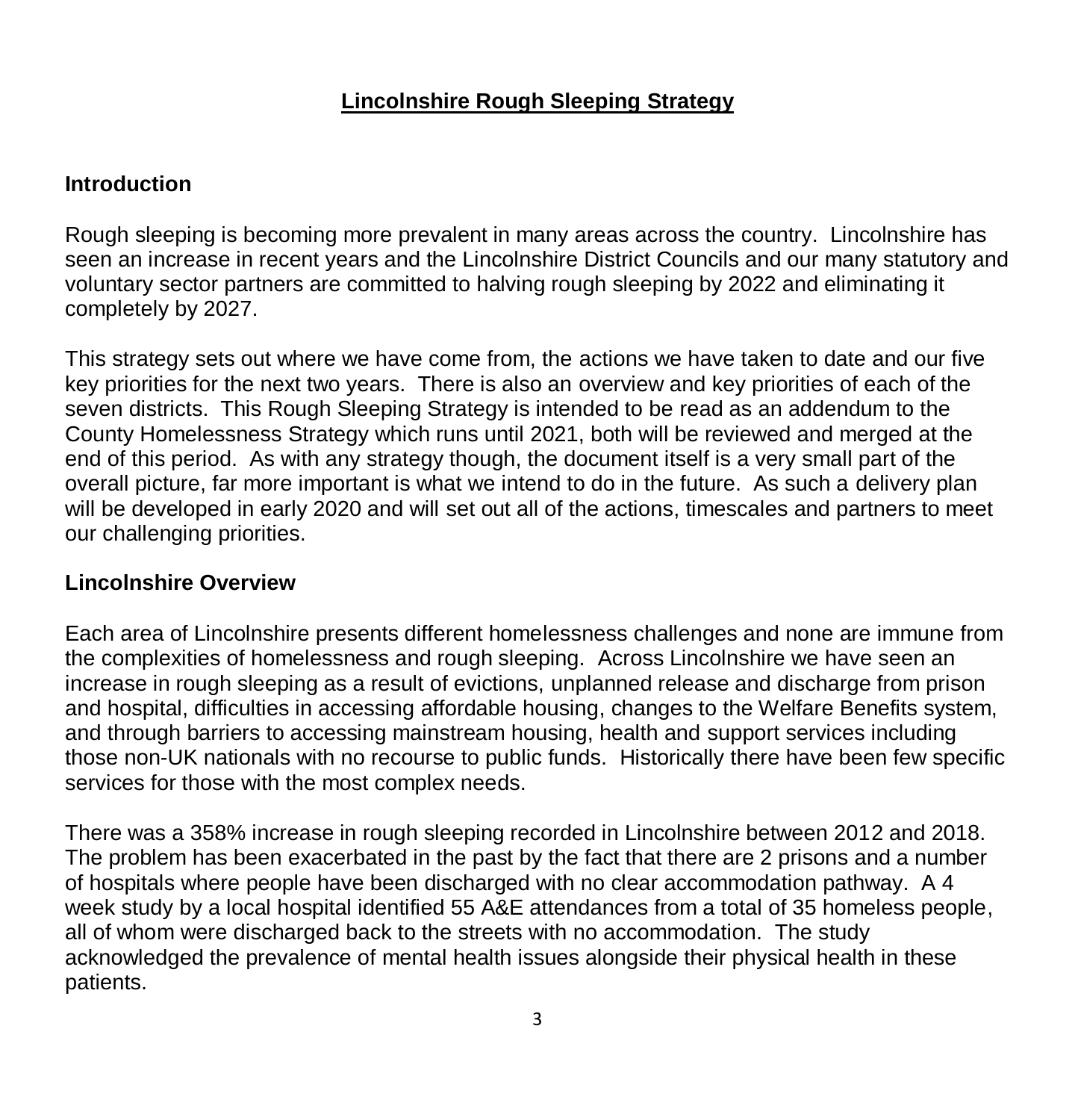People who are rough sleeping can be found across Lincolnshire with the main concentrations being in Lincoln, Boston and Skegness.

Lincoln City is a particular hotspot for rough sleeping and attracts many individuals wanting to access services. A lot of people who find themselves sleeping rough in Lincolnshire gravitate towards Lincoln City because historically and currently there are a number of homeless services within close proximity including a direct access night shelter.

Although Lincoln City is a particular hotspot there are significant challenges across the county including a high number of people sleeping rough with no local connection moving to the coastal areas in the hope of seasonal work and a fresh start; as well as Boston and South Holland because of the impact of inward migration which is often linked to the search for employment. The sparsity and widespread rurality of some parts of the county also present particular challenges in identifying and supporting those sleeping rough; leading to local innovative responses including a county wide 24hr Freephone number allowing the public and those sleeping rough to contact the outreach team directly.

#### **A continued challenge to tackle rough sleeping in Lincolnshire**

Rough sleeping is the most visible form of homelessness. It is also one of the most destructive forms of homelessness. The life expectancy of someone who has experienced rough sleeping is around 47 years compared with 77 within the general population.

Rough sleeping has risen substantially in recent years. Nationally rough sleeping rates have risen by 105% between 2012 and 2017, with a small reduction in 2018. However in 2018 the numbers were still 102% higher than the 2012 levels. Despite efforts of the homelessness services to reduce rough sleeping, there has been a year on year increase in rough sleeping levels across Lincolnshire (358% from 2012 to 2018, source: Autumn Rough Sleeper Counts).

The table below sets out the Annual Rough Sleeping Count figures for each District Council, Lincolnshire as a whole and the England total. These figures are a single night snapshot in accordance with the Official Government Annual Count.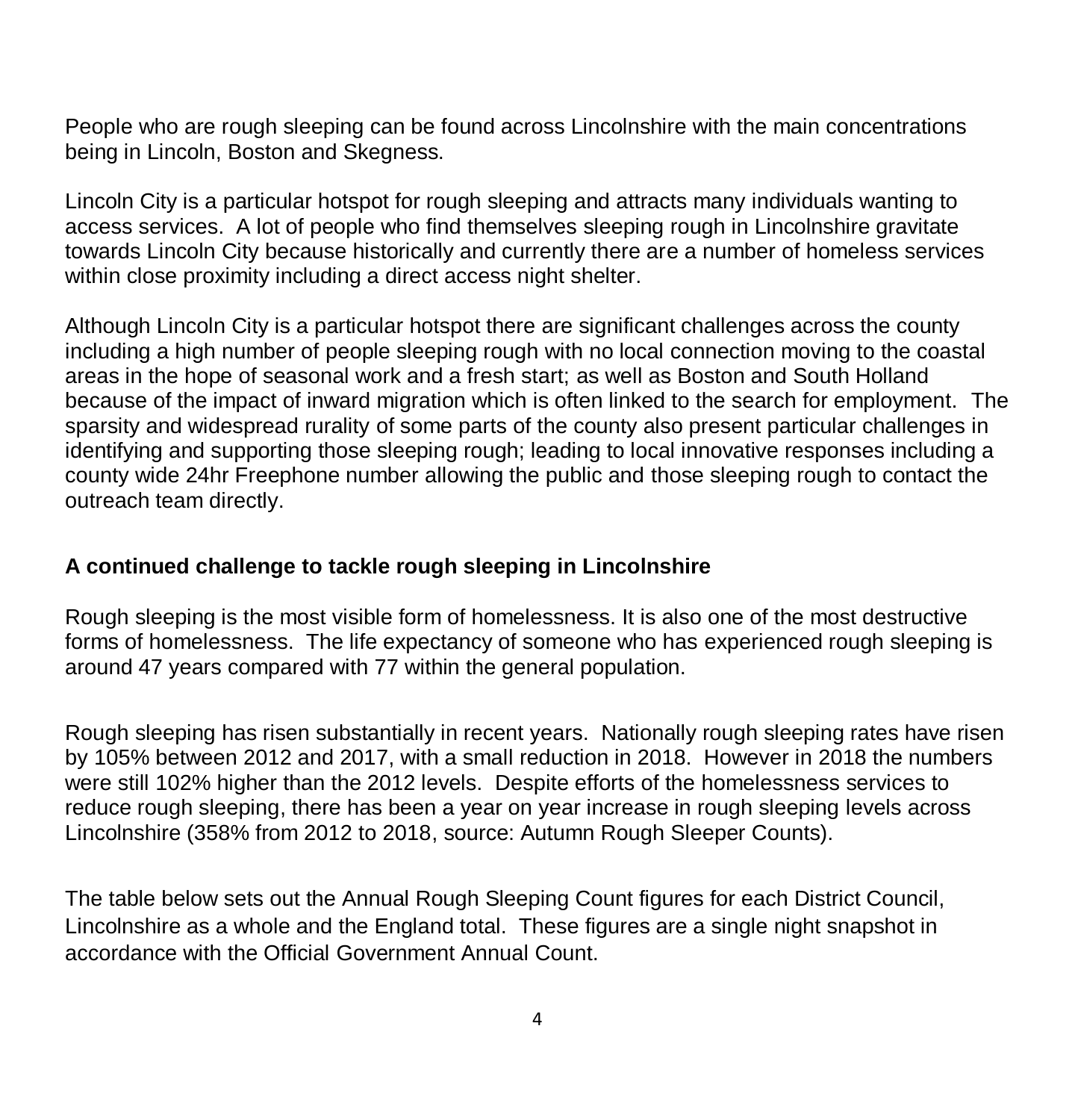| Local<br><b>Authority</b><br>Area | 2012           | 2013           | 2014           | 2015           | 2016 | 2017 | 2018           | 2019    |
|-----------------------------------|----------------|----------------|----------------|----------------|------|------|----------------|---------|
| <b>BBC</b>                        |                | 5              | 4              | ⇁              | 5    | 15   | 22             | 19      |
| <b>COLC</b>                       | 5              | 11             | 8              | 14             | 13   | 28   | 26             | 27      |
| <b>ELDC</b>                       | 3              | $\overline{2}$ |                | 6              | 7    | 9    | 18             | 8       |
| <b>NKDC</b>                       | $\overline{0}$ | $\overline{0}$ | $\overline{0}$ | $\overline{0}$ | 3    |      | $\overline{2}$ |         |
| <b>SHDC</b>                       |                | $\overline{2}$ | 6              | 3              | 4    | 5    | 6              | 12      |
| <b>SKDC</b>                       |                | 1              | 2              | 2              |      | 4    | 3              | 6       |
| <b>WLDC</b>                       | $\overline{0}$ | $\overline{0}$ |                | 0              |      | 3    |                |         |
| <b>Lincs Total</b>                | 17             | 21             | 22             | 32             | 34   | 65   | 78             | 74      |
| England<br>Total                  | 2309           | 2414           | 2744           | 3569           | 4134 | 4751 | 4677           | $N/A^*$ |

*\* The national figures for 2019 will be released in February 2020*

The table below sets out the detailed Lincolnshire Rough Sleeping figures for 2017/18 (the latest full year of detailed information). These figures show all those sleeping rough who were found by the Street Outreach Team throughout the year.

#### **Countywide Rough Sleeping 2017/18**

| <b>Gender</b> |                | <u>Age</u> |     | <b>Nationality</b> |     | Local<br><b>Connection</b> |    |
|---------------|----------------|------------|-----|--------------------|-----|----------------------------|----|
|               |                |            |     |                    |     |                            |    |
|               |                | Under      |     |                    |     |                            |    |
| Male          | 333            | 18         |     | UK                 | 345 | CoLC                       | 92 |
| Female        | 75             | $18 - 24$  | 43  | Latvian            | 13  | <b>ELDC</b>                | 34 |
| Transgender   | $\overline{2}$ | $25 - 34$  | 107 | Lithuanian         | 13  | <b>BBC</b>                 | 33 |
| <b>TOTAL</b>  | 410            | $35 - 44$  | 123 | Polish             | 18  | <b>SHDC</b>                | 22 |
|               |                | $45 - 54$  | 79  | Romanian           | 4   | <b>SKDC</b>                | 19 |
|               |                | $55 - 64$  | 29  | <b>Other EEA</b>   | 6   | <b>NKDC</b>                | 16 |
|               |                | $65+$      | 2   | Non EEA            | 3   | <b>WLDC</b>                | 11 |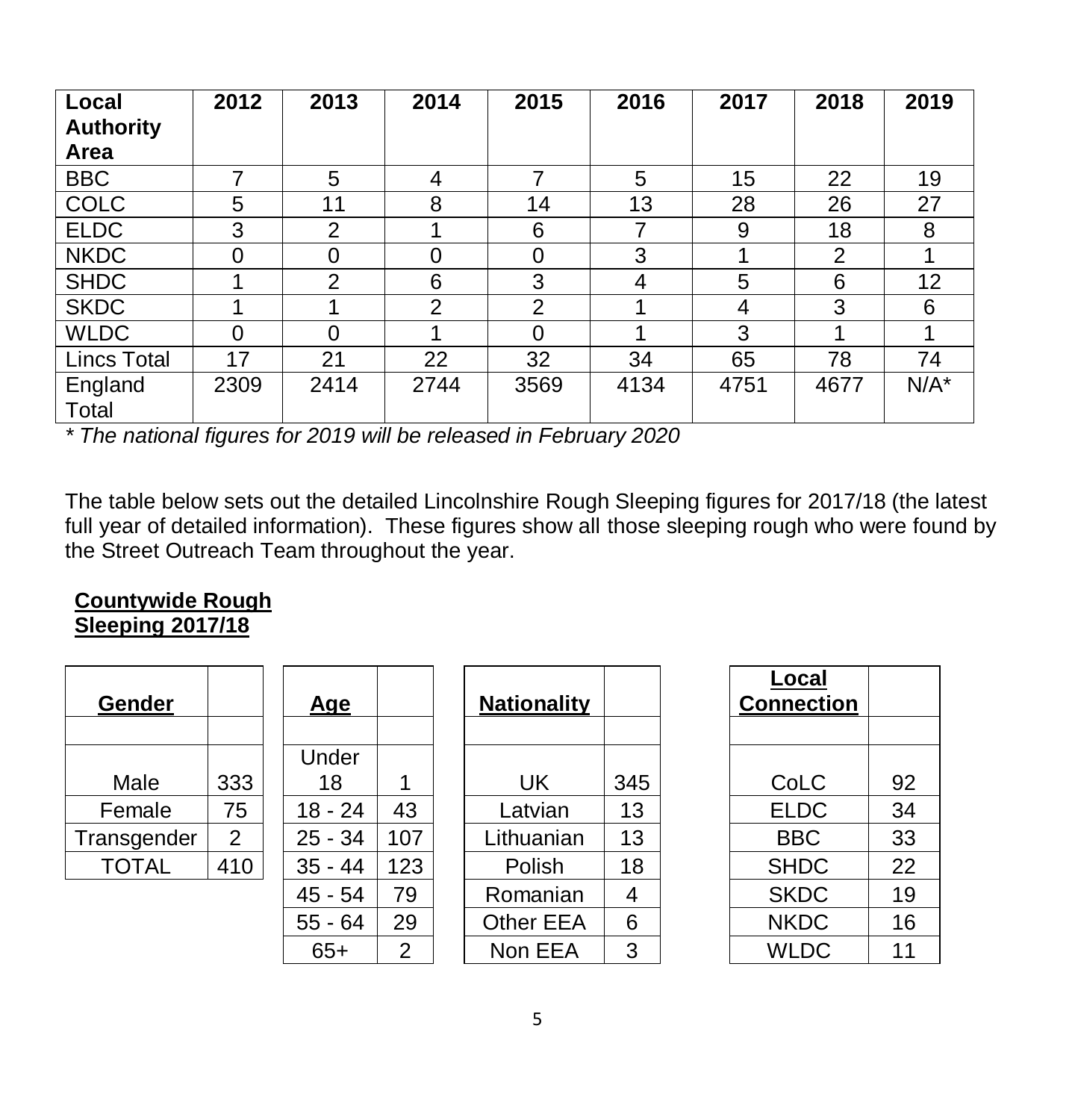

#### **The Recent Challenges Influencing Rough Sleeping Levels**

Changes to the welfare entitlement of EEA nationals has been a contributing factor to increased levels of rough sleeping amongst this group across Lincolnshire and most particularly, those individuals assessed as ineligible for welfare benefits but considered by the Home Office to have permanent residency in the UK. These changes have had the impact of limiting the housing options available to those who experience a loss of employment whilst residing in the UK, resulting in some individuals who experience sporadic employment patterns which in turn leads to street homelessness. Such individuals can face being 'trapped' with no resources to return to their home country, no work and therefore no money and no home.

These challenges are likely to remain for a considerable time, and may well be exacerbated by Brexit, requiring authorities across Lincolnshire and their partners to consider how support is provided to those who have lost their employment and experience street homelessness. This includes support in re-accessing employment, in addition to support in returning to their country of origin.

Rough sleeping as a result of being vulnerable and/or having a chaotic lifestyle - significant numbers of people sleeping rough and those known as 'hostel hoppers' or 'sofa surfers' are vulnerable in the commonly understood sense of the word. This can include having a mental health problem, addiction to drugs and/or alcohol, being physically unwell or any combination of these. Many have had abusive childhoods or have had a sequence of major life traumas which have the consequence of an inability to form positive relationships and difficulty coping.

The fear of isolation and loneliness can act as a barrier for some to access and maintain settled accommodation where the 'street' represents a known quantity and familiar faces.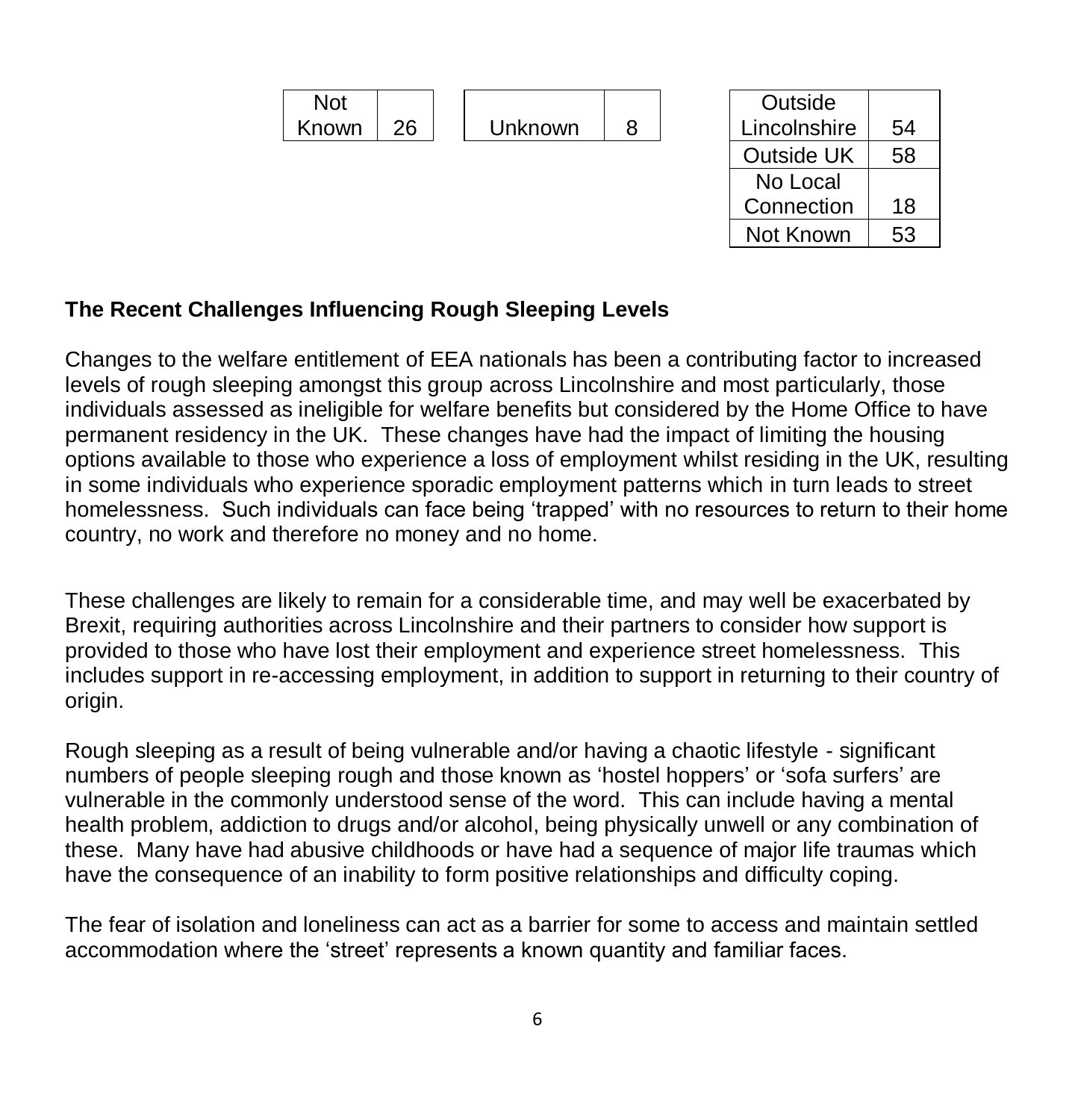Historically there are examples where partner organisations involved in supporting people sleeping rough across Lincolnshire have expressed difficulties in accessing appropriate services for individuals. The Street Outreach Service, commissioned by Lincolnshire County Council and delivered by P3, frequently reported the difficulties in supporting those sleeping rough with mental health issues in accessing services to provide support and assistance with such issues. In addition to difficulties in accessing mental health services, many partners report difficulties in securing suitable accommodation for those sleeping rough, often as a result of their higher support needs, substance misuse and their tenancy history.

There is some evidence of individuals experiencing homelessness as a result of being discharged from hospital without suitable accommodation being available for them upon discharge.

More recently, a report commissioned by the Independent Anti-Slavery Commissioner considered the links between modern slavery and homelessness. The results were eye opening, showing that homeless people are at risk of being exploited when they are on the streets, but also that victims of modern slavery are at risk of becoming homeless if no long-term support is provided to them.

A recent national mental health benchmarking report reported that twice the national average of patients with no fixed abode are admitted to Lincolnshire's acute mental health ward, with LPFT being the ninth highest for 'no fixed abode' admissions, of sixty-eight providers.

#### **Response to the Challenges so far**

#### ACTion Lincs

Together with P3 and Lincolnshire County Council, the seven district councils were successful in securing funding from the (then) Department of Communities and Local Government's Homelessness Prevention Programme to expand our work with some of the most entrenched street homeless people across Lincolnshire. This funding presents an opportunity to build on strong foundations to try, in partnership, something new and more innovative than previous traditional service models. The service, ACTion Lincs, is based on the premise that traditional methods of engagement do not meet the needs of the most vulnerable and will incorporate the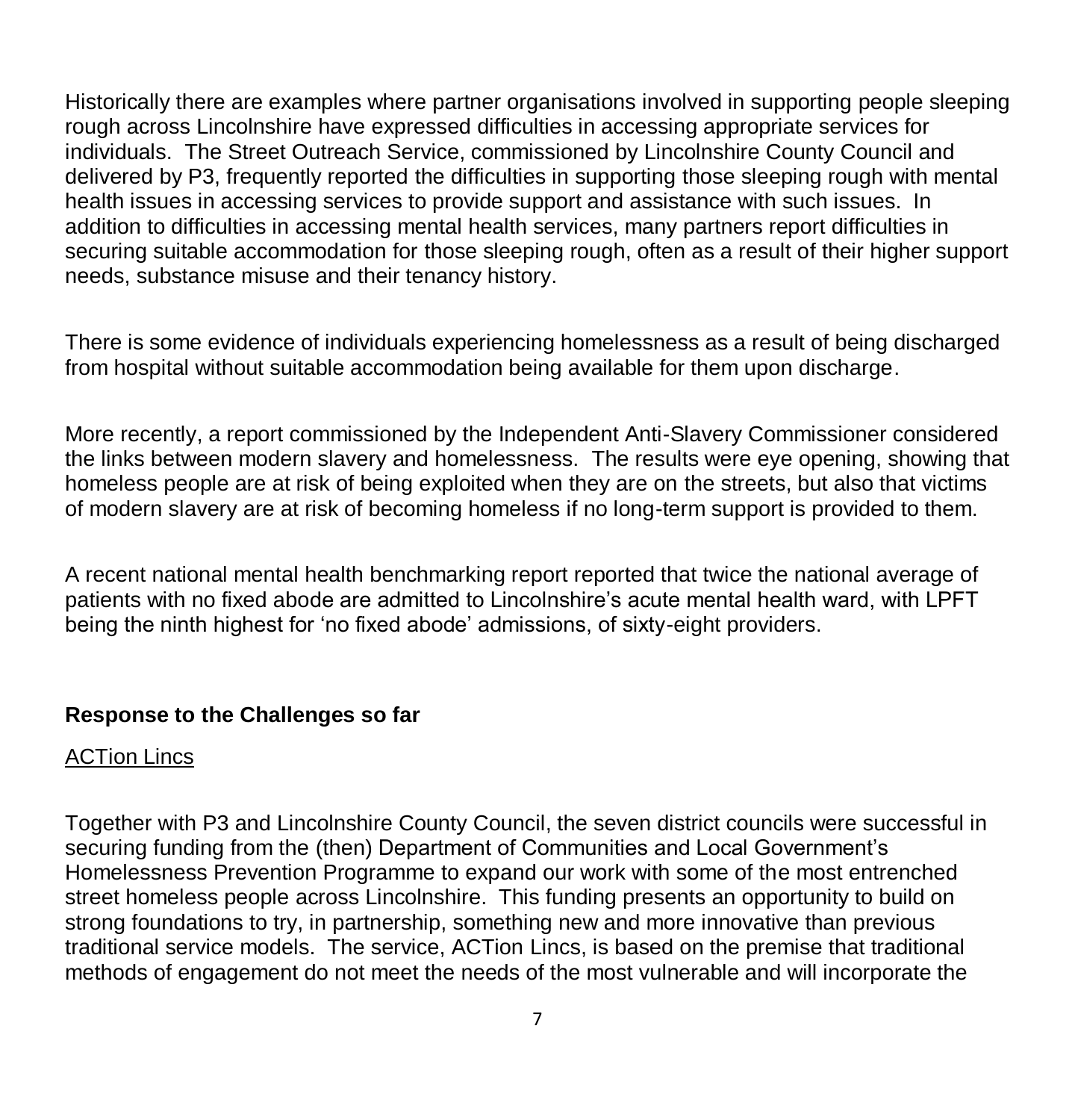support and coordination of other key services including the Mental Health Trust, Addaction, Lincolnshire CCG's, the Police and Crime Commissioner, Health Watch and Credit Union to take an holistic approach to the needs of those people who are sleeping rough.

This is a £1.3m fund, one of just seven social impact bond projects across England and the first complex needs project in Lincolnshire. The project launched in September 2017 and supports up to 140 of the most entrenched and vulnerable homeless individuals intensively for a three and a half year period. The model adopts a Housing First approach, and is delivered through genuine collaboration and partnership. ACTion Lincs provides life changing support to the most entrenched people sleeping rough across the County.

The project is delivered by a team of specialists and initially included a seconded drug and alcohol recovery worker and a seconded mental health practitioner. Crucially, once someone is accepted onto the program, unlike traditional services, they will remain part of the program and support will be provided in any setting whether that be the street, hospital, prison or home. By offering support over a prolonged period of time, and by being flexible to meet the needs of the people that we are working with, we believe that it will give them the best opportunity of bringing about lasting change.

# Partnership Working and a Countywide Approach to Tackling Homelessness

Lincolnshire has a strong history of partnership working and in recent years we have worked to develop services to help people who are sleeping rough.

- We developed and supported the implementation of a rough sleeping outreach service operating across Lincolnshire and Rutland, redirecting the lives of 1,395 individuals. Recognising the important contribution that this service made to vulnerable people who are rough sleeping, an extension for the funding for this service was secured for a minimum of three years through discussions with Public Health
- Lincolnshire received national recognition from Homeless Link for best practice when tackling rough sleeping across multiple local authority areas
- Our partnership working had a significant impact on reducing rough sleeping across Lincolnshire by 47% in the first year of the outreach service
- We encouraged members of the public to play an active role by reporting and referring people sleeping rough through implementation of a dedicated 0808 rough sleeping hotline and dedicated email address.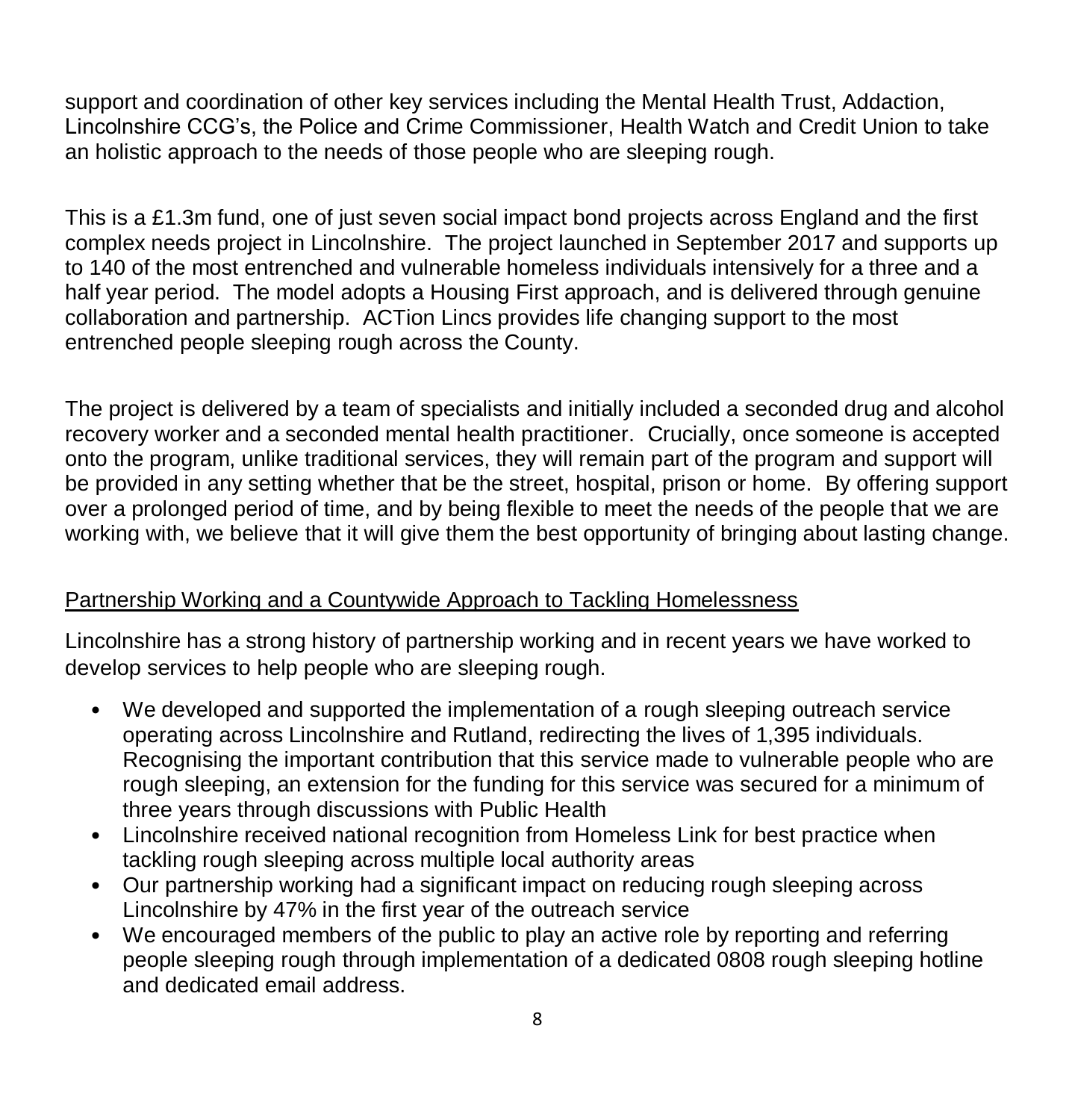- 279 EU Nationals were connected back to their local communities and support networks
- Well established countywide strategic partnerships Lincolnshire Homelessness Strategic Partnership and at a senior level, the District Housing Network (DHN), consisting of statutory and voluntary sector partners with a shared approach to preventing homelessness.
- Countywide Homelessness Strategy (since 2002) with rough sleeping as a main priority since 2012.
- Development of a Countywide Youth Homelessness Gateway for 16/17 year olds
- Lincolnshire County Council has maintained investment in service provision for the most vulnerable, whilst many parts of the country have redirected unring-fenced grants
- ACTion Lincs complements the Housing Related Support and rough sleeping model. The 'housing first' model creates additional accommodation and support for the most vulnerable with high needs. This gives additional time and resource to work with people to stabilise their lives permanently rather than just the focus to get them off the streets.

#### Rough Sleeping Funding – Lincoln, Boston, East Lindsey and South Kesteven

The Ministry of Housing, Communities and Local Government (MHCLG) launched several bid rounds in 2018 and 2019, the Rough Sleeping Initiative and the Rapid Rehousing Programme. Within Lincolnshire, the City of Lincoln was successful in the first rounds of both programmes, securing funding of £1.4 million to March 2020. Boston Borough Council, East Lindsey and South Kesteven District Councils were successful in the second round of the Rough Sleeping Initiative and Rapid Rehousing Programme funding, securing £305,000, £142,813 and £35,000 respectively, to the end of March 2020.

Within the City, the funding is being utilised to provide a Somewhere Safe to Stay Hub with associated staffing, 15 units of accommodation for those with complex needs, extra Street Outreach, a Mental Health Worker, additional substance misuse work, extended opening hours at the Night Shelter/Day Centre, and two support workers for people who have a history of rough sleeping and are now housed, but whose tenancies are at risk due to the criminal activity of others.

In Boston, the funding has enabled a wider rough sleeping project to be established. This includes a project coordinator together with two dedicated street outreach workers alongside a tenancy sustainment officer, mental health navigator and addiction navigator. The accommodation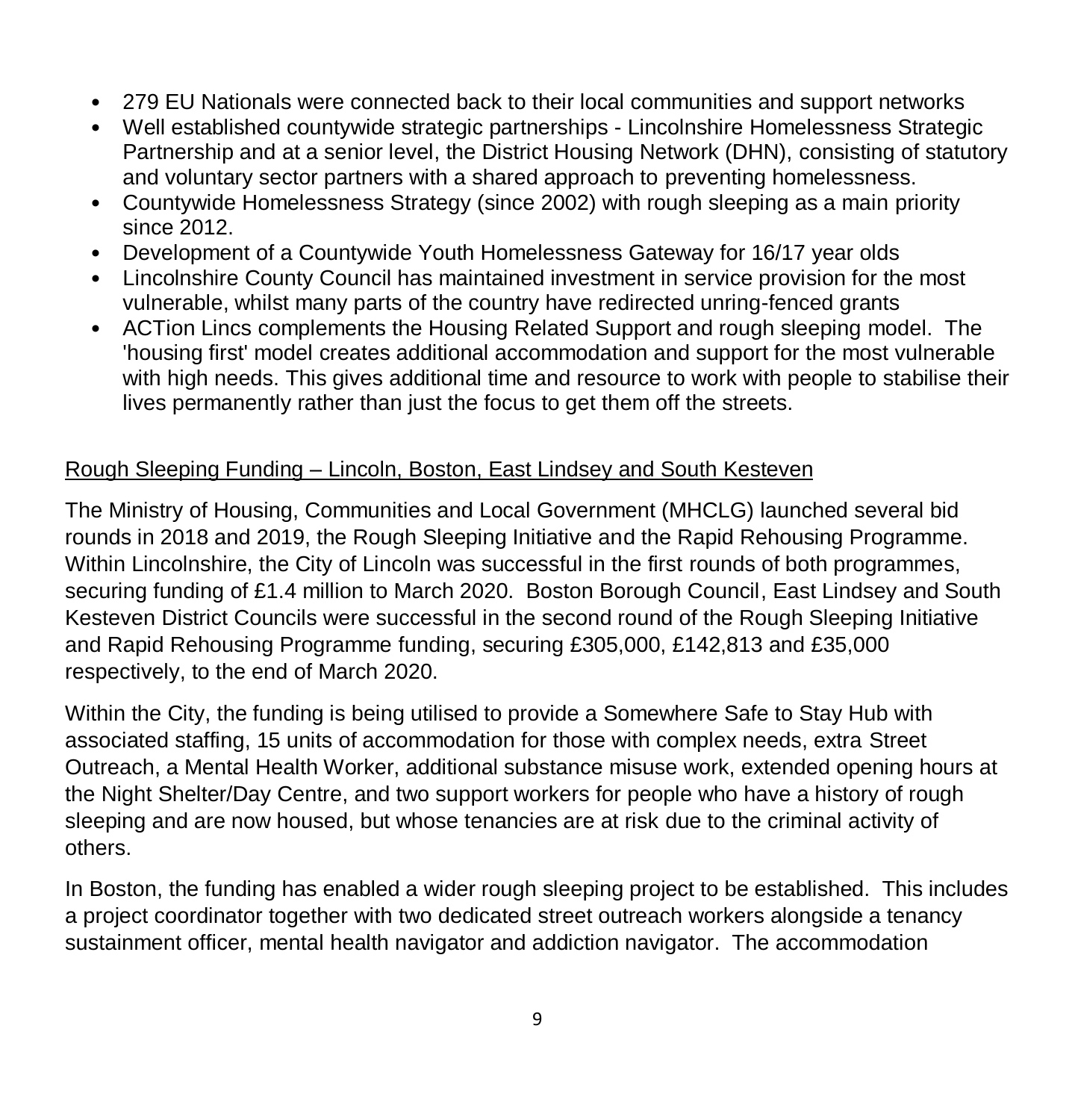concern has led to an innovative approach with reconfigurement of previous private rental sector HMOs to better support people away from the streets.

In East Lindsey, the funding enabled the recruitment of a dedicated Coordinator, an In-reach and Sustainment Officer as well as funding P3 to provide an additional Outreach worker. This has enabled the Council to create partnerships, increase outreach work, provide floating support to prevent people ending up on the streets and gain a better understanding of the rough sleeping issues in its district. A service action plan is now in place as well as action plans for each person sleeping rough.

During June, July and August the service became aware of 140 people sleeping rough which was significantly higher than expected but the average number on the streets at any one time is usually between about 25 and 35. This clearly shows the numbers that are migrating in and out of the district each week which makes providing services more difficult. Approximately two thirds don't have a local connection to the district meaning reconnection is a key priority for the service before the person who is rough sleeping becomes settled.

Within South Kesteven the funding has provided a dedicated officer (in partnership with P3) to deliver intensive tenancy support for people who are, have a history or are a very high risk of rough sleeping. The aim is to work with individuals for up to 6 months to find, secure and maintain a tenancy. This can include looking at behaviour, how to claim housing benefit, budgeting and so on.

#### Controlling Migration Fund

From a countywide basis, funding of £245k has been secured to provide Lincolnshire Support & Reconnection, a 15 month project to specifically support those non-UK nationals who are rough sleeping. The project offers support to establish employment opportunities as well as offering reconnection (with temporary accommodation, travel document sourcing and travel, accompanied where necessary) where this is the preferable option. Further funding was also included to brief and communicate with appropriate workforces across the county.

#### Mental Health Funding

The City of Lincoln Council, Street Outreach Team and Health colleagues identified that the provision of timely access to mental health and/or substance misuse services and the ability to prescribe, particularly for people with a dual diagnosis is a particular issue in the city. This cohort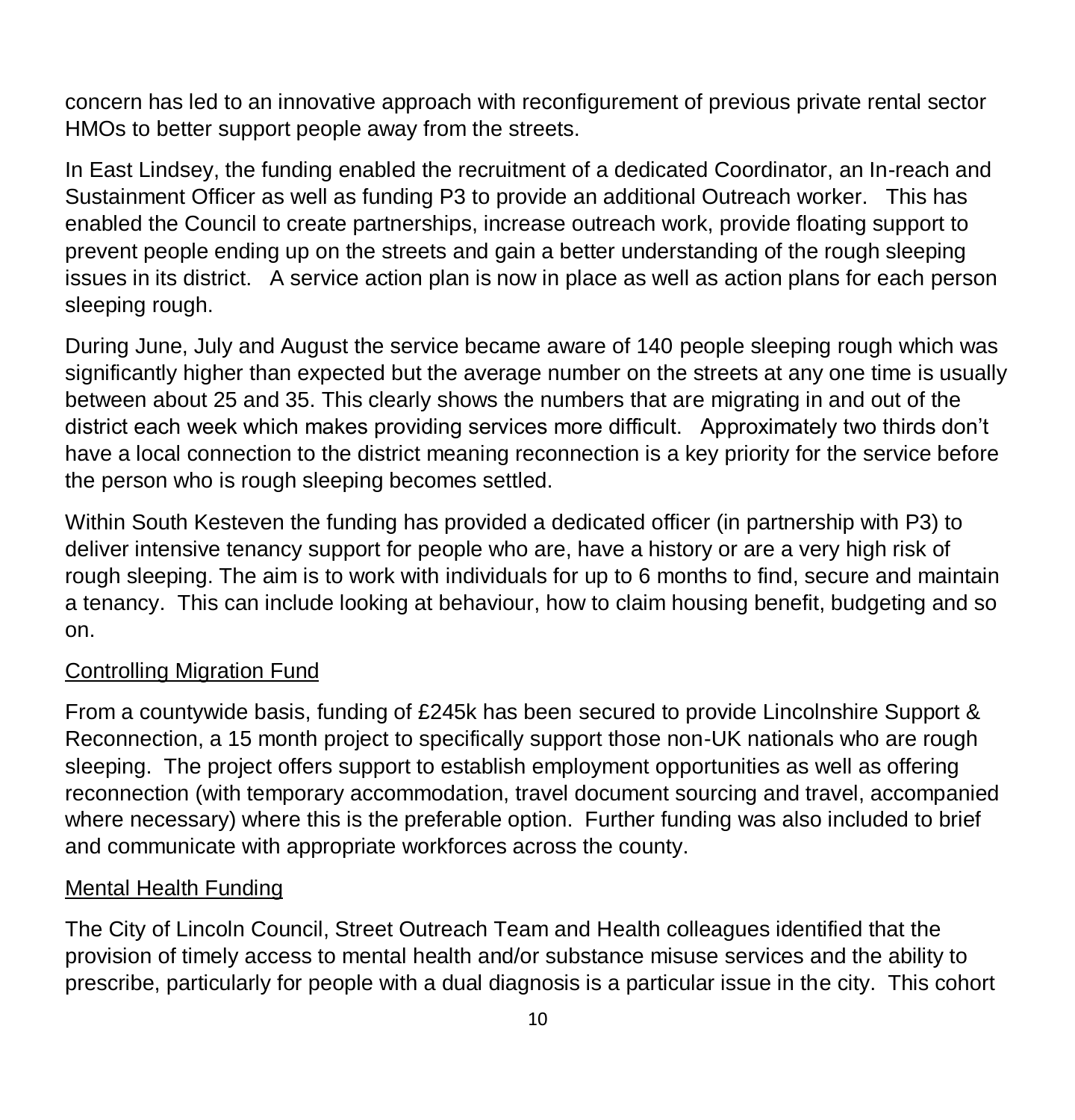of people is often passed between mental health and drug and alcohol services without their needs being fully addressed.

An allocation of funding from Public Health England allowed a proposal to be prepared to begin to address these issues. We will recruit a non-medical prescriber with experience of both mental health and substance misuse, who can bridge the gap between services for this cohort. The post will work flexibly to meet the needs of the service, supporting the Street Outreach Teams when they discover a suitable client who is sleeping rough.

A number of primary care sessions will also be provided, ideally by a GP who is section 12 approved, so that a Mental Health Act assessment can be carried out more easily. It is anticipated that the primary care input could also include dentistry, podiatry, ophthalmology, sexual health, etc., to help reduce the complexity of need and the impact of this on mental health and substance use. This resource could also be used to enhance the capacity for prescribing.

We will also employ a peer support co-ordinator, who will co-ordinate a group of volunteer peer support workers with lived experience of mental health, substance abuse and/or rough sleeping. These peer support workers will come from a range of third sector partners and will provide support, for example through befriending and accompanying to appointments to improve rough sleepers' engagement with a range of services. However, it is anticipated that services will go to the service user in the community, wherever possible, rather than the service user having to 'attend' the service.

#### **What do we still need to do?**

Tackling rough sleeping is accepted as one of the key priorities within the county in our work in tackling homelessness. There is a need to further build on relationships with key statutory and voluntary sector partners to address concerns and to tackle the barriers which prevent those people who sleep rough from moving away from the streets. It is recognised that tackling rough sleeping is not simply a matter of increasing housing supply. To tackle the broader causes and symptoms of rough sleeping in Lincolnshire, there is a need for coordinated action; bringing together housing, health, criminal justice and employment commissioners and partners. At a time of increasing rough sleeping in Lincolnshire, there is a need to ensure that effective collaborative working is in place across each of these areas and that all partners and commissioners understand their roles and genuinely contribute to preventing rough sleeping.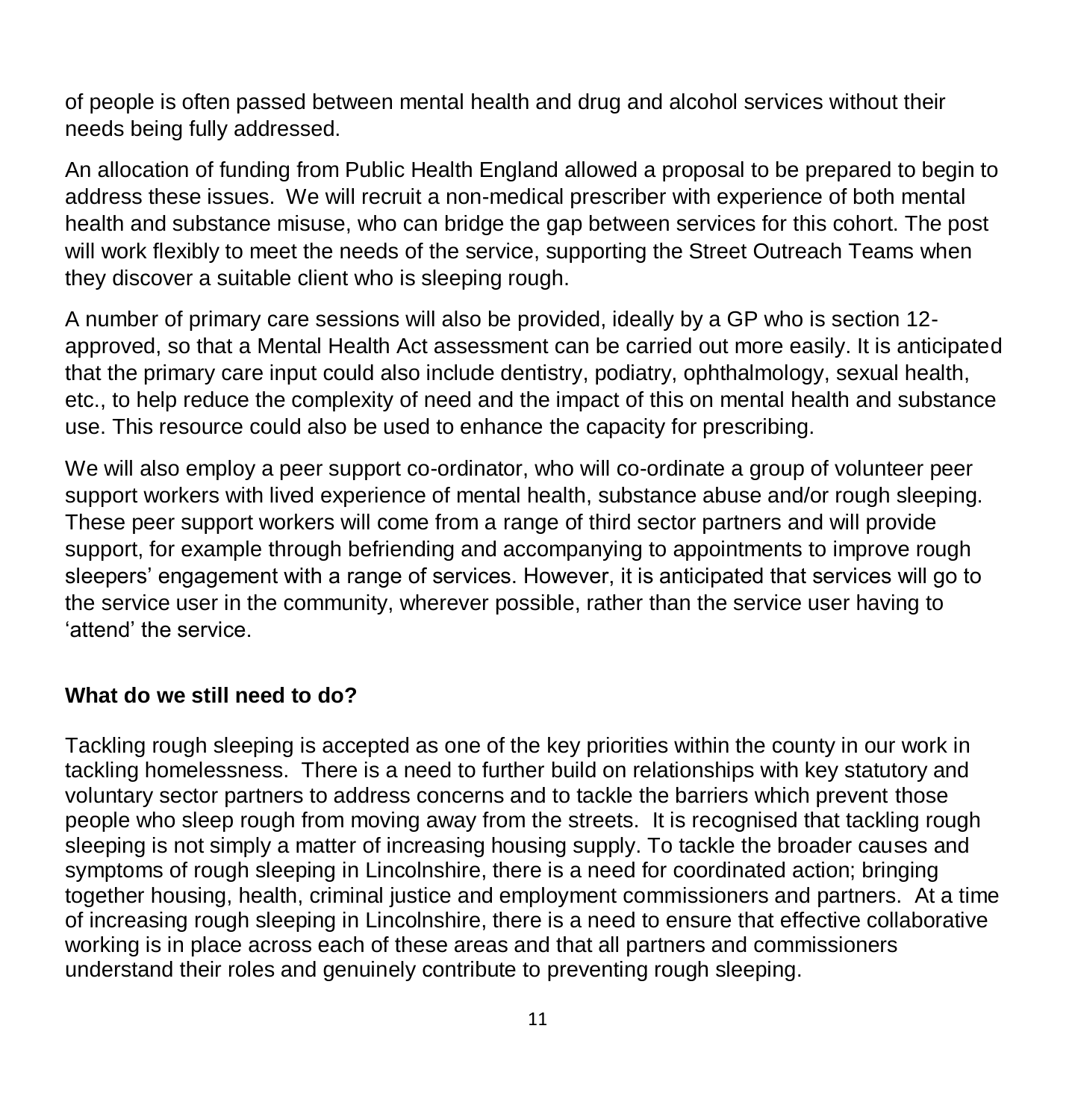At a national level the Homelessness Reduction Act includes a duty to cooperate for various public bodies to comply with efforts to prevent and relieve homelessness, particularly for vulnerable groups. We have made significant progress with partners, those with a statutory duty and those without, regarding the Duty to Refer, however there is further work to do to ensure no person is released/discharged/remains on the street despite their involvement with various agencies.

We will seek to engage with relevant strategic partners and commissioners, seeking to invite adoption of this Rough Sleeping chapter of the county homelessness strategy and actions therein.

Housing related support plays a vital role in preventing and relieving homelessness, particularly for vulnerable groups who are unable to access or sustain alternative housing options. It is important that the limited resources available are able to meet the needs of those customers in need, and that the services form part of a pathway to housing and independence. Lincolnshire County Council has provided an ongoing commitment to the provision of housing related support but this will be targeted to fewer service users with more complex needs resulting from mental health and/or substance misuse. This is likely to have serious implications for homelessness in general and in particular rough sleeping as it will leave a high number of people who will no longer be eligible to receive support. There are also implications for the provision of suitable accommodation for those who may be unable to sustain a tenancy without some level of support.

#### **Current barriers and challenges to tackling entrenched rough sleeping in Lincolnshire;**

**Housing related support services** – Current supported accommodation services rely on individuals being able to fit into a structured model of support. The model is transitional in nature, providing 'generic', time limited support. Traditionally, this client group have been unable to progress through this into their own accommodation. Clients are considered too 'high risk' and are declined/evicted from services due to them not being able to manage risk because of communal facilities and high support needs.

The Housing Related Support Services commissioned by Public Health are in the process of being retendered with a proposed contract commencement date of July 2020. The overall contract value will be reduced from £2.95 million to £2 million which will mean a lower number of both accommodation based and floating support units. The units will only be offered to those who are homeless or threatened with homelessness, with mental health and/or substance misuse issues and relatively high identified needs on the Chaos Index.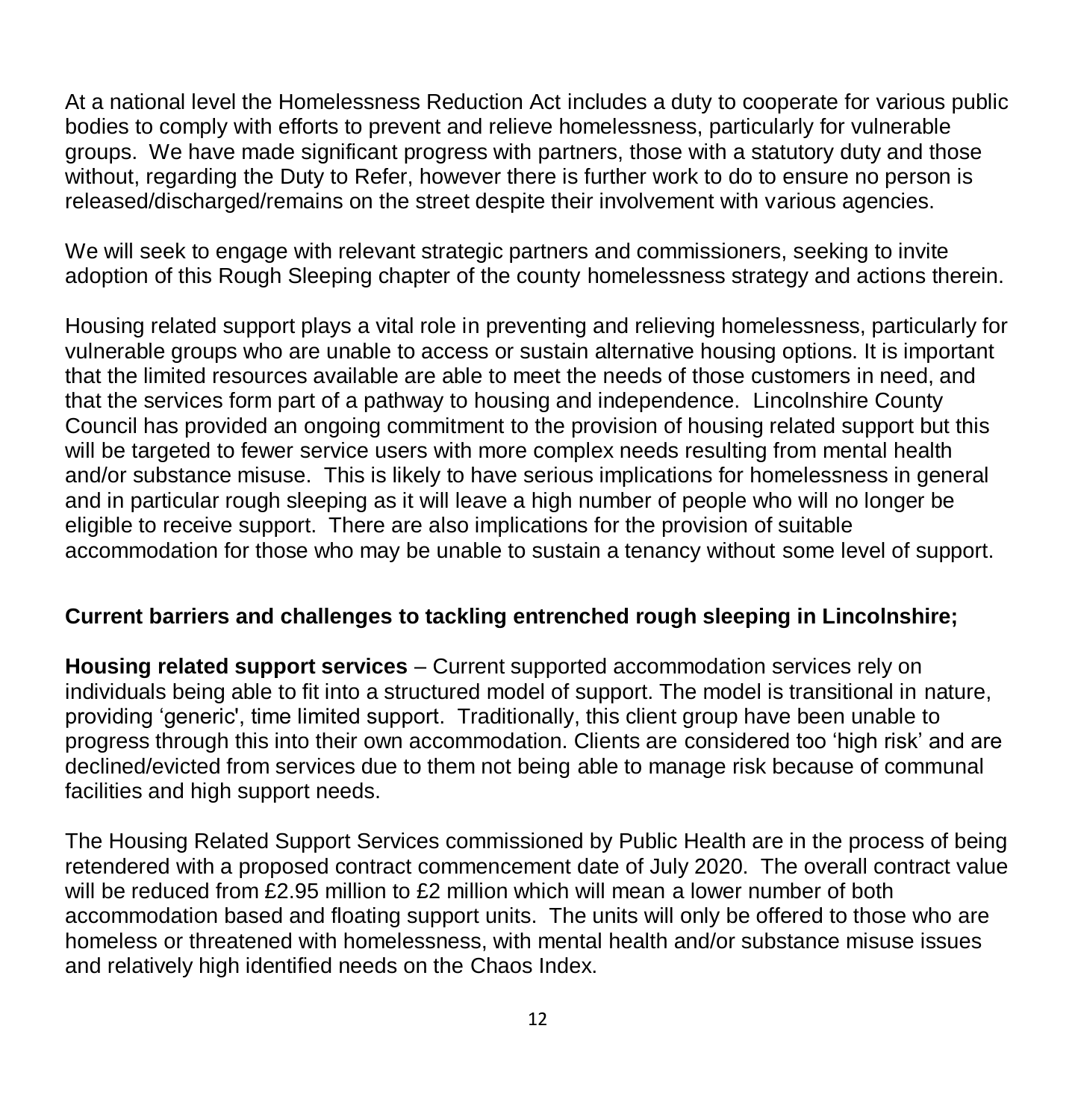**Street Outreach Team** – Contracted to deliver brief interventions supporting people off the streets into accommodation. Restrictions include lack of specialist roles and limited capacity to deliver intensive, longer term support.

This service is currently commissioned by Public Health and it has been announced that funding for the service will not be available beyond the end of the current contract in March 2021. Partners across the county will need to review the value of the service and identify alternative funding if it is decided it continues to be needed.

**Mental health services exist, but are inflexible to the needs of entrenched rough sleepers:**  Entry into services, unless detained under the Mental Health Act, is via GP referral or A&E presentation. Currently there is no countywide service that assertively engages in a community setting unless there is a statutory duty for aftercare. Individuals are reaching crisis point before interventions are offered. Sporadic client engagement leads to discharge when support is needed most. Improvements are expected in this area of work in the coming years as the Foundation Trust has been successful in obtaining funding to develop a Mental Health Hub and Spoke system which is currently in development and includes a wide range of partners across the county.

#### **Substance use services exist, but current support is offered by a single provider at limited locations/times**

**Inflexibility from GPs -** Appointments are not offered in advance. Patients have to call at 8am on the day. Appointments are offered on a first come first serve basis.

**No formal hospital/prison discharge pathways** – Prior to the introduction of the Homelessness Reduction Act, individuals were revolving between homelessness, prison and hospital. This is now an improving situation but still requires further progress.

**Adult social care** – In general there are no timeframes for social care assessments to be carried out where the primary need is physical health. Progress has been made in respect of ACTion Lincs clients but this needs to be expanded across a wider range of vulnerable groups.

**Enforcement** – a mixed approach to enforcement is taken across the county. Appropriate enforcement may be required where rough sleepers continually refuse to engage with services, however this must be well managed and co-ordinated.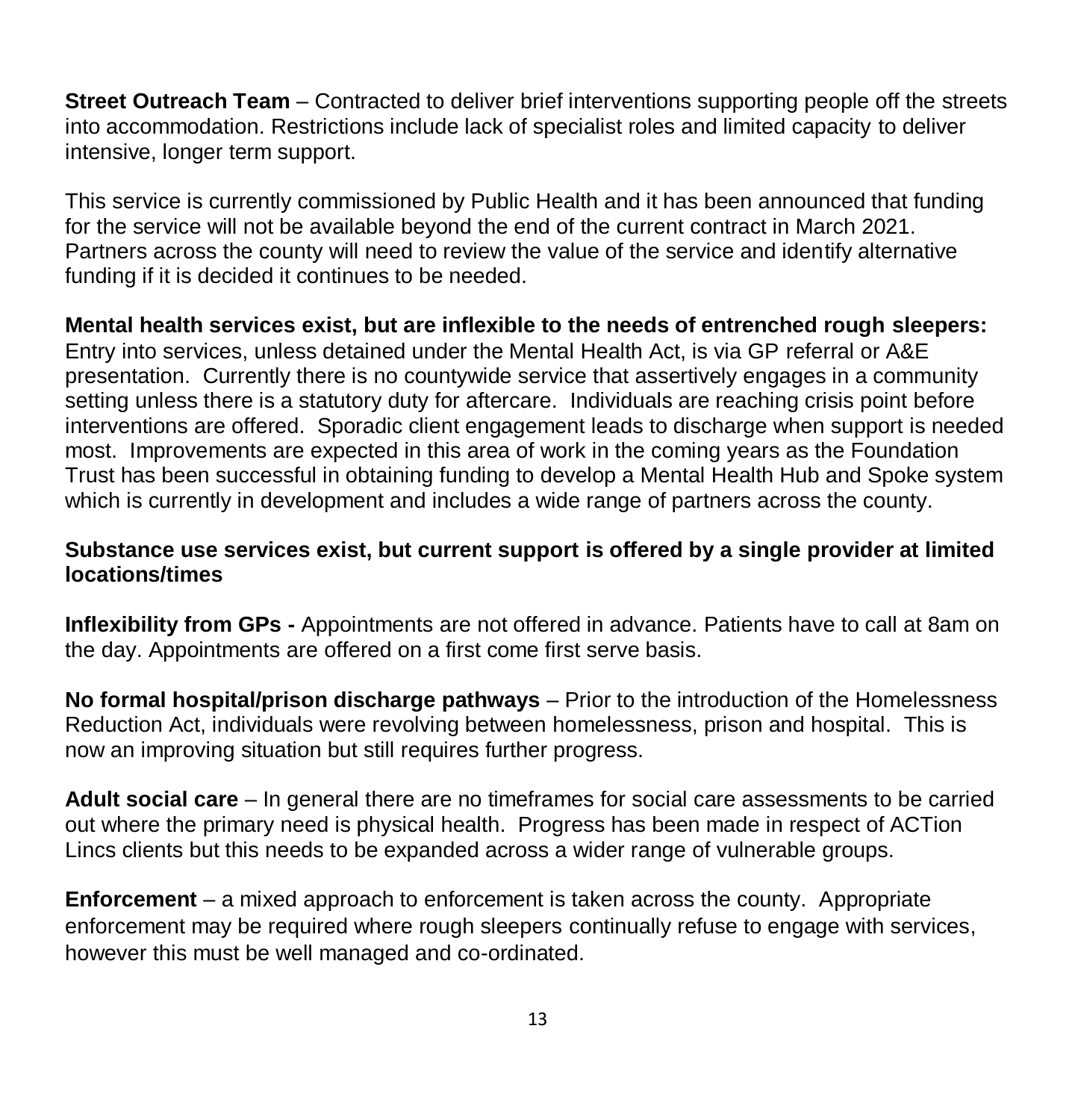#### **Conclusions**

Lincolnshire has taken advantage of a number of funding opportunities over recent years to increase Rough Sleeping services. However, the number of people sleeping rough has continued to increase year on year and this trend must end.

Halving the number of people sleeping rough by 2022 will be very difficult to achieve unless there is continued funding and all organisations across Lincolnshire work together to ensure the core reasons for someone sleeping rough are tackled and this can only be achieved through partnerships.

# **County Priorities:**

- 1. Ensure a partnership-wide approach which focuses on the prevention of homelessness and rough sleeping.
- 2. Undertake a review of the success and effectiveness of the current Street Outreach Service, then agree and implement an appropriate response across the county.
- 3. Undertake a review of the coverage and effectiveness of the existing rough sleeping services and provision across the county, identifying gaps and appropriate responses where required.
- 4. Monitor the impact of the recommissioned Housing Related Support Services.
- 5. Ensure a clear understanding of the health implications of sleeping rough and work across the partnership to deliver a robust response to address them.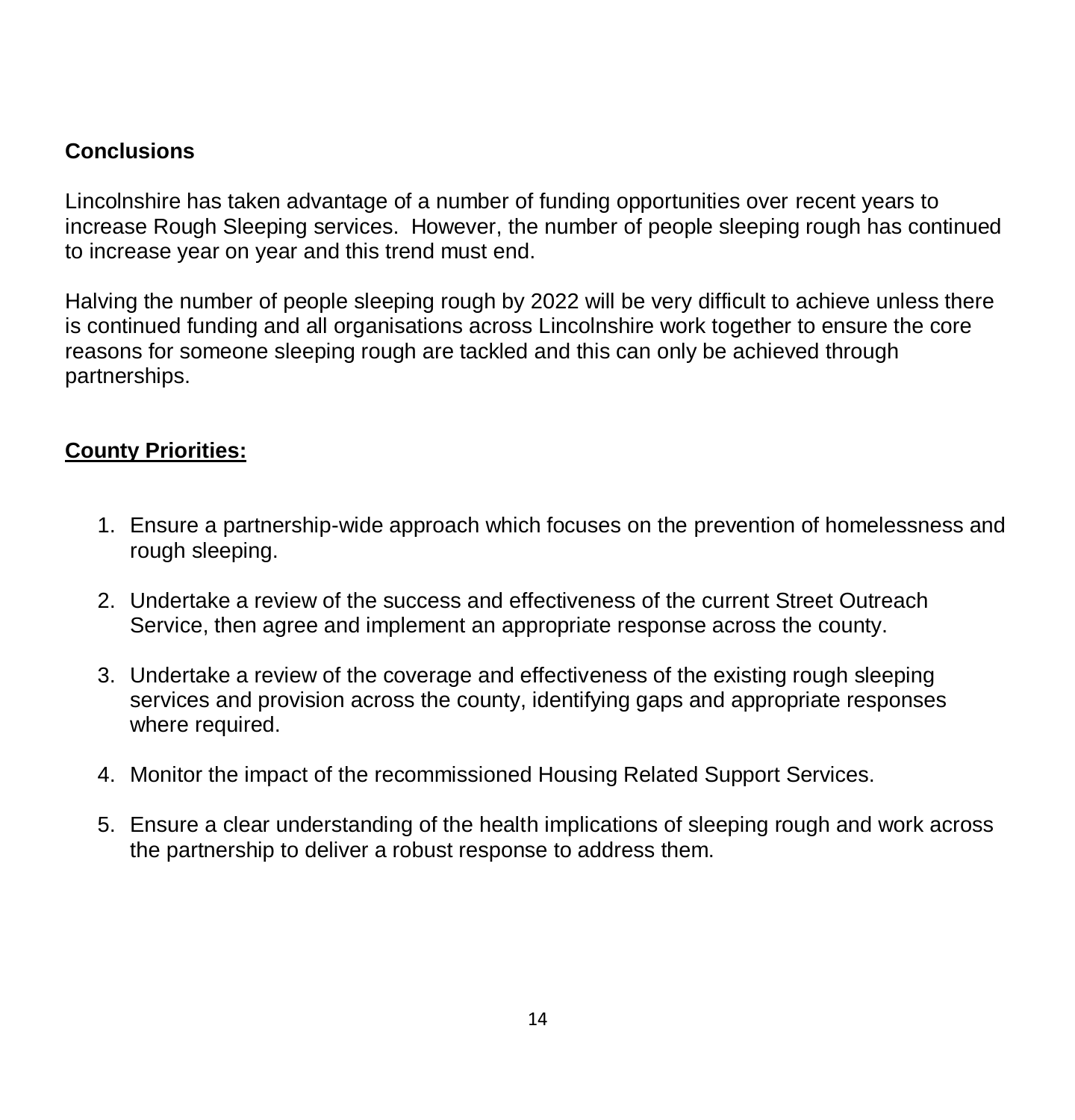# **Boston Borough Council**

Current rough sleeper count from October 2019 is 19 (2018 = 22, 2017 = 15, 2016 = 5) with comment from the local police/street outreach that they believe that it is closer to 40 over any month given intelligence (includes those who NFA/sofa surf and rough sleep on/off regularly).

The nationality split is broadly 60%/40% EU/UK national with a majority of the EU nationals not having recourse to public funds. Many of the rough sleepers are well known to the relevant authorities and continue their history of not taking advantage of opportunities (where these are available via public funds) from existing support/commissioned services.

P3 supplies the rough sleeping project funded street outreach and county commissioned floating support service. We understand that it is difficult for P3 to offer much support to NRPF cases and the Council has supported P3 on reconnection, now undertaken by the countywide CMF funded project.

Centrepoint Outreach, a locally based charity, offers day centre facilities (Monday to Friday and Saturday morning) with showering/clothes washing and drying available (only one shower and one washer/dryer). The centre is seeing up to 50 people per day (based on its definition of "homeless", i.e. NFA) which has increased over the past 2 years from around 20 per day. Capacity is now a real concern and discussions are being undertaken across mainly faith-based organisations (Churches Together In Boston: CTiB) to agree a joint way forward.

SWEP provision has been via our links with CTiB and is within church premises with a maximum capacity of 20.

Food provision is not considered to be an issue locally. CTiB members have numerous free food offers and soup kitchens available as well as a foodbank.

We understand that the perception of many is that the "authorities" are doing nothing to support rough sleepers/homeless. One of the problems is that there is little infrastructure available locally to offer either overnight shelter or longer term accommodation. This is allied to little resource to provide the in-depth and lengthy support (up to 3+years) needed to support entrenched rough sleepers into longer term tenancies and employment. Where supporting rough sleepers has previously been tried via normal homeless interventions, many of the rough sleepers have resorted back to their previous activity, leaving substantial refurbishment costs with the local authority or re-entering the support process again at the initial point.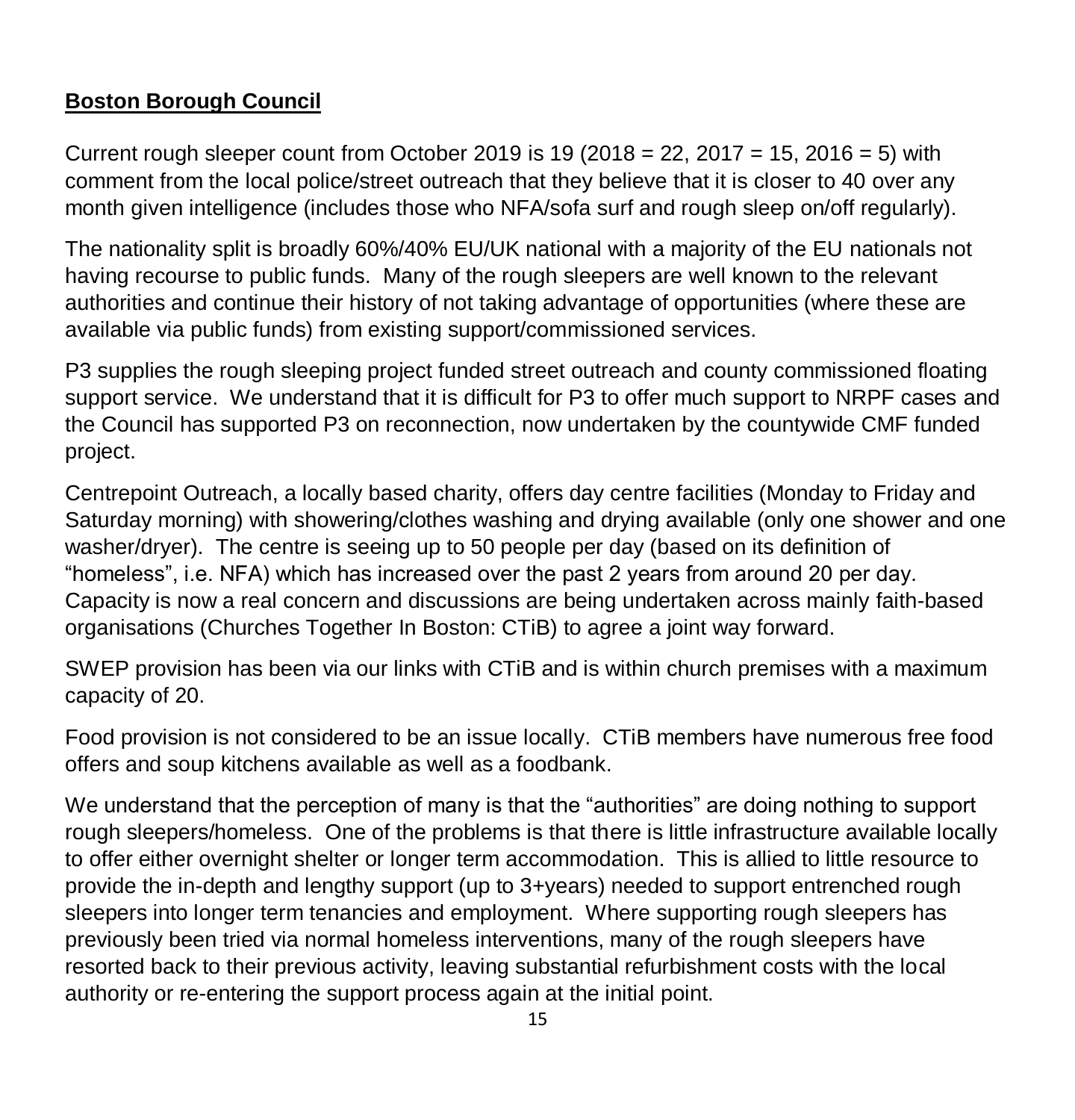Boston led the county bid for additional CMF funding to support non-UK nationals who are rough sleeping as well as a sole application for RSI & RRP funding for the Boston area. All of these applications have been awarded so the position is now:

- County: Lincolnshire Support & Reconnection project commenced on 1 September 2019 for a 15 month period:
	- o 2 FTE support workers (P3)
	- $\circ$  0.5 FTE manager (P3)
	- o B&B accommodation
	- o Document provision
	- o Supported travel
	- o Employment support (where applicable)
- Boston: Boston's rough sleeping project is now in place and consists of:
	- o Rough Sleeping Project Coordinator (Centrepoint Outreach)
	- o 2 FTE street outreach (P3)
	- o Up to 9 accommodation places
	- o Tenancy Sustainment Officer (Boston Borough Council)
	- o 2 specialist navigators (substance misuse and mental health)
	- $\circ$  0.5 FTE manager (P3)
	- o Personal budgets for up to 30 clients @ £500/client

- 1. Review and refine new and existing interventions to ensure ongoing effectiveness
- 2. Develop additional appropriate interventions, ensuring effective strategic links
- 3. Map new and existing support services in the borough, identifying gaps and developing appropriate responses
- 4. Develop innovative accommodation provision in the borough and develop appropriate responses to ensure a robust housing pathway for service users
- 5. Continue to strengthen new and existing collaborative working and develop new partnerships where appropriate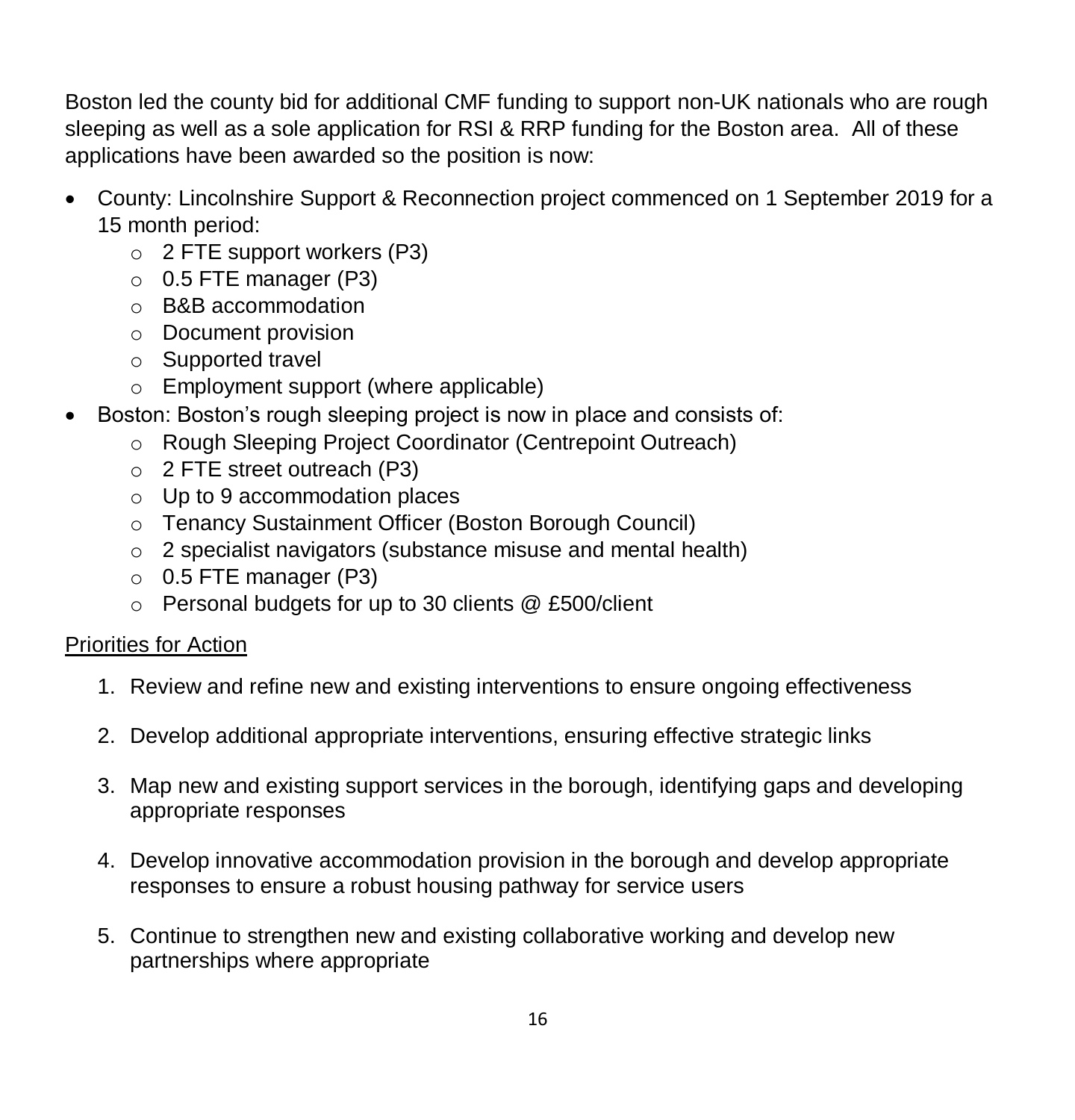# **City of Lincoln Council**

The City of Lincoln has had historically fairly low levels of rough sleeping, returning annual counts of around 5-10 people sleeping rough. Figures rose to the mid-teens in 2015 and 2016, then in 2017 the city experienced a significant increase to 28 rough sleepers, followed by a count 26 in 2018.

The reasons for this rise are many and complex and link to changes in welfare benefits and housing benefit eligibility, along with changes (predominantly reductions) to the provision of health services and supported housing.

In addition to this Lincoln has, for many years, been the main source of services within Lincolnshire and has acted as a magnet for many people from out of the area. The city also has a large hospital and a prison, which both discharge/release people into the area without suitable accommodation. The city is also an area which attracts significant wealth due to its vibrant tourism and student economies, which acts as a draw for those who rely on begging for their income.

Although the number of people rough sleeping within the city does not place the area amongst the highest in the country, the significant relative rise highlighted the need to find innovative solutions to helping people to move into accommodation. As a result the City Council submitted bids to both the Rough Sleeping Initiative and Rapid Rehousing Programme, run by MHCLG, and was successful in achieving funding totally £1.4 million from  $1<sup>st</sup>$  October 2018 –  $31<sup>st</sup>$  March 2020. In recognition of the extensive and successful partnership working across the city, the CCG has been awarded an additional £1.5 million over the next five years to improve access to mental health services for people who are, or are at risk of, sleeping rough.

In addition to very successful partnership working with other statutory agencies, providers and the voluntary sector, the Council has used the funding to implement a number of interventions:

- **Rough Sleeping Team -** A Rough Sleeping Co-ordinator plus 3 Rough Sleeping Officers (2 funded by CoLC)
- **Somewhere Safe to Stay Hub -** A sit up service for up to 8 people with a target average stay of 72 hours – to assess and begin to address housing and associated needs. Two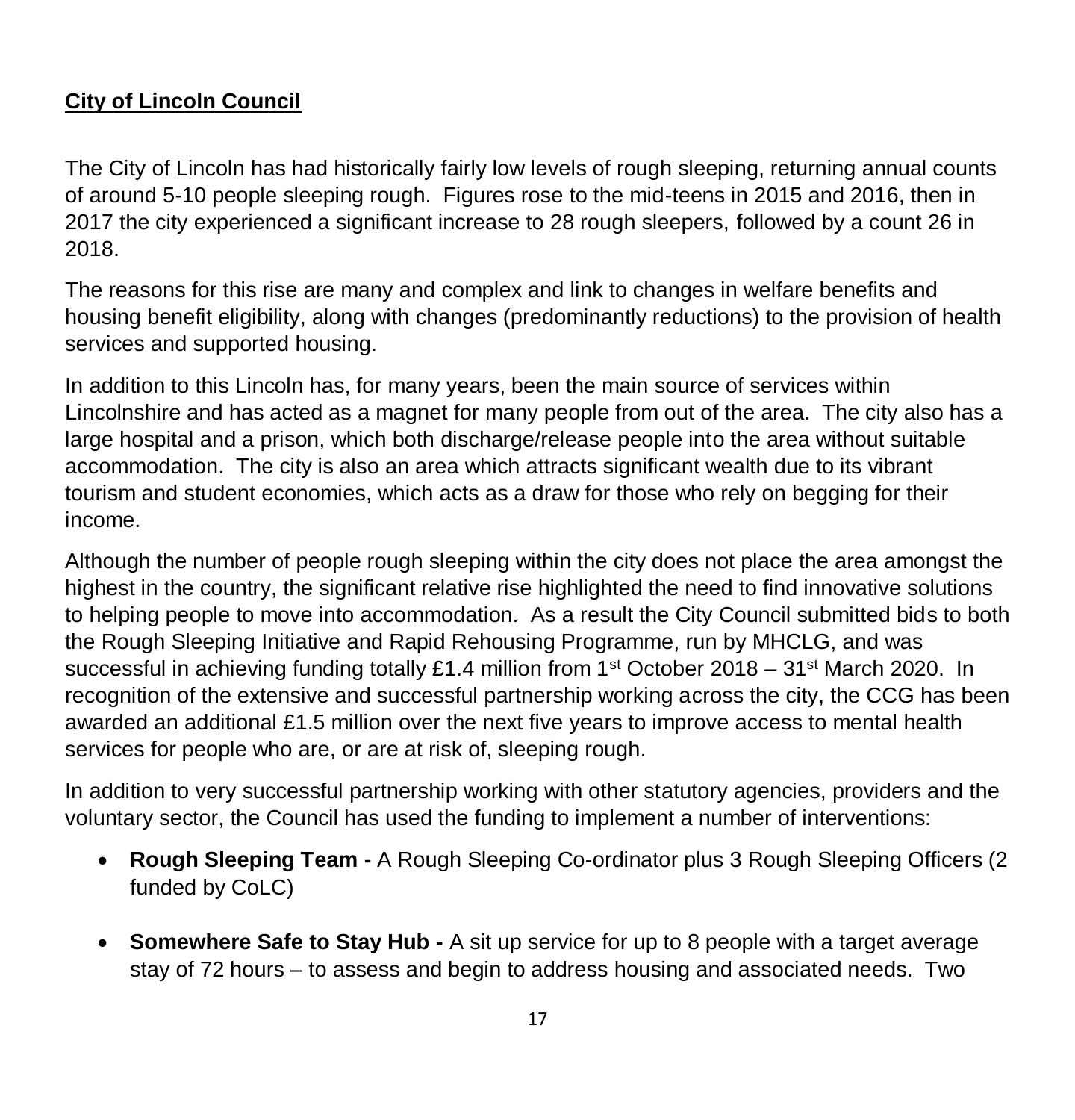Navigators (Support Planners) and two Support Workers who will also track service users into temporary accommodation and beyond where appropriate.

- **The Cornerhouse - 1**5 units of supported accommodation for those with complex needs
- **Mental Health Nurse -** Based with the Rough Sleeping Team at City Hall, able to undertake initial assessments, begin work with service user and refer into appropriate services
- **Substance Misuse Services -** Provided by Addaction. A drop-in at the Baptist Church twice a week at Breakfast Club, twice weekly assessment appointments, a fast track service whereby clients will be comprehensively assessed within 48 hours (target) and then on the pathway to prescribing or other appropriate structured treatment pathways.
- **YMCA Day Centre -** Extended opening hours in the morning and evenings at the Nomad Night Shelter.
- **Street Outreach Worker-** An additional SOW to work within the P3 Street Outreach Team.
- **Criminal Activity Support Workers -** Two additional Support Workers based with P3 to work with people formerly rough sleeping but now housed, whose tenancies are at risk from criminal activity
- **Temporary Accommodation and Personalised Budgets -** Funding for CoLC to provide appropriate temporary accommodation and a small fund for 'incidentals' to help anyone who is sleeping rough.

- 1. Review and refine existing interventions to ensure ongoing effectiveness
- 2. Develop additional appropriate interventions, ensuring effective strategic links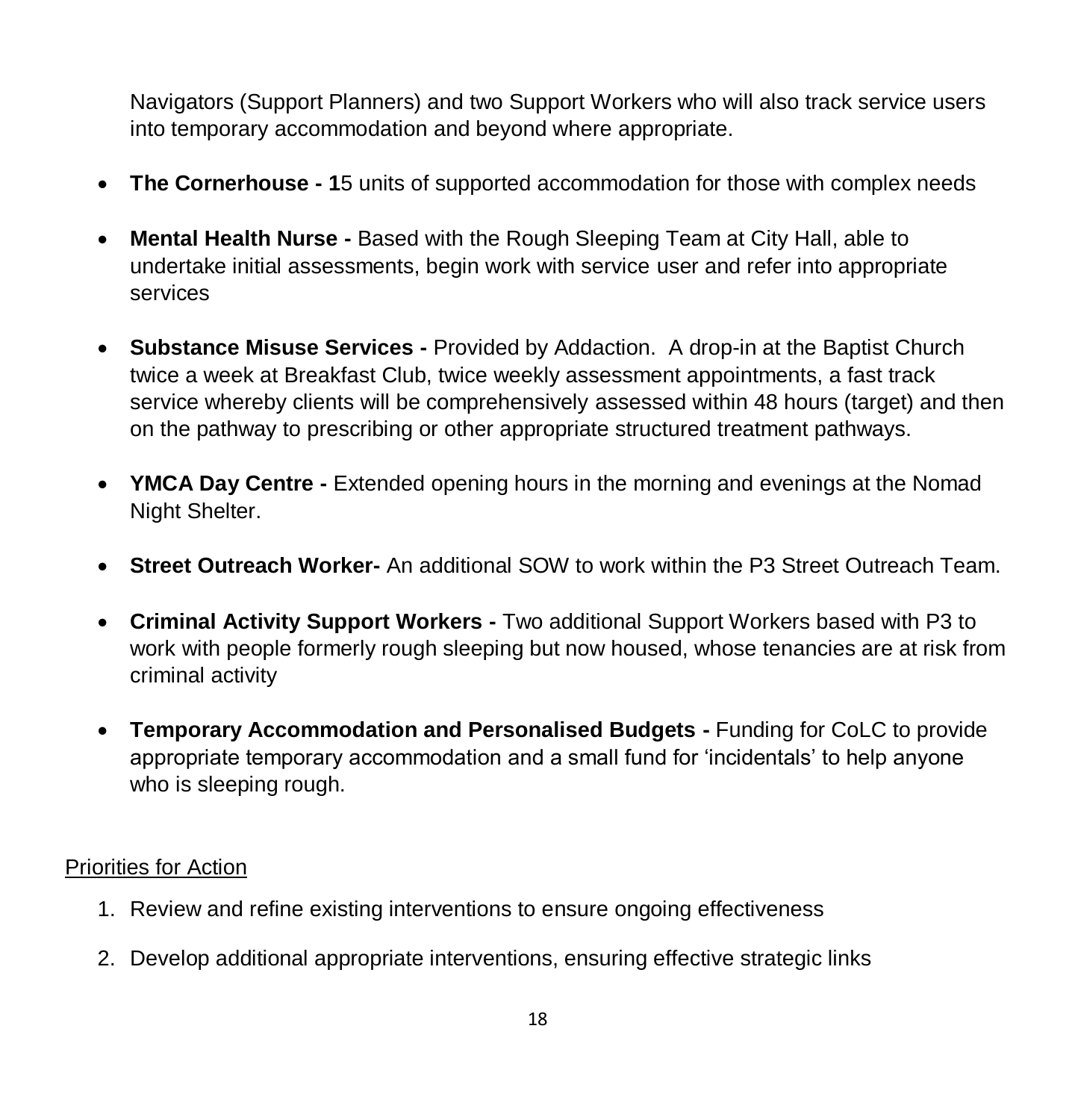- 3. Map existing support services in the city, identifying gaps and developing appropriate responses
- 4. Map existing accommodation provision in the city and develop appropriate responses to ensure a robust housing pathway for service users
- 5. Continue to strengthen existing collaborative working and develop new partnerships where appropriate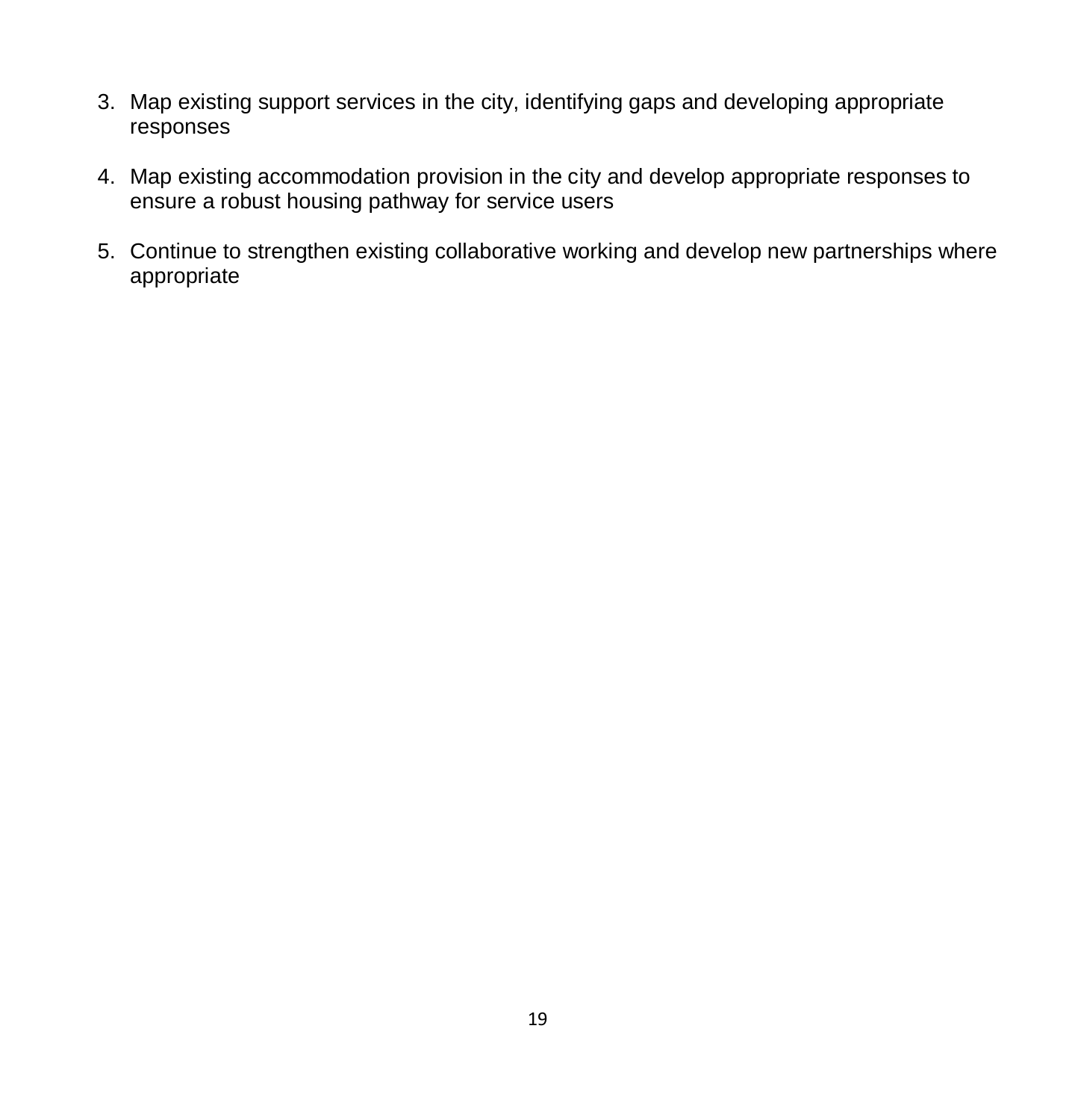# **East Lindsey District Council**

East Lindsey District Council (ELDC) is geographically one of the largest shire district councils in the country, covering some 700 square miles with around 140,000 residents. The district covers virtually the entire Lincolnshire coastline including key seaside resorts of Skegness, Sutton on Sea and Mablethorpe. East Lindsey's coastal population swells in the summer months and the seasonal influx also brings with it, a seasonal increase in rough sleeping. Overall, East Lindsey is one of the 20% most deprived authorities in England.

East Lindsey's districts varied geography includes coastal and seaside areas, smaller market towns and very rural areas including the Lincolnshire Wolds; designated as an Area of Outstanding Natural Beauty (AONB). Rough sleeping across the East Lindsey geography presents unique challenges and a more focussed and targeted effort to reduce rough sleeping is a key priority for the council; not least as part of its corporate commitment to support the most vulnerable. Most rough sleepers are found on the coastal strip but some will be in the more rural locations where they can be hidden which makes it hard to find them.

The East Lindsey rough sleeper cohort comprises predominantly UK nationals, however data collated by the countywide commissioned street outreach service (P3) showed that of the 84 rough sleepers who received outreach support during 2017/18, approximately 75% did not have a local connection to the district, and often had no local connection to Lincolnshire. The majority of rough sleepers in East Lindsey are single males who often have a drug/alcohol addiction. In addition, prevalent issues across this cohort include mental health issues, learning disabilities, criminal convictions or a combination of these issues. A reoccurring theme within the cohort is eviction from supported accommodation, often due to Anti-Social Behaviour.

The seasonal increase in rough sleeping attributed directly to the attraction of the coast in East Lindsey is a challenge not seen elsewhere in Lincolnshire. Reconnection of rough sleepers has been a challenge for a number of reasons including capacity for targeted support and a local housing pathway that is currently not as joined up as it could be however the council is working towards overcoming these issues.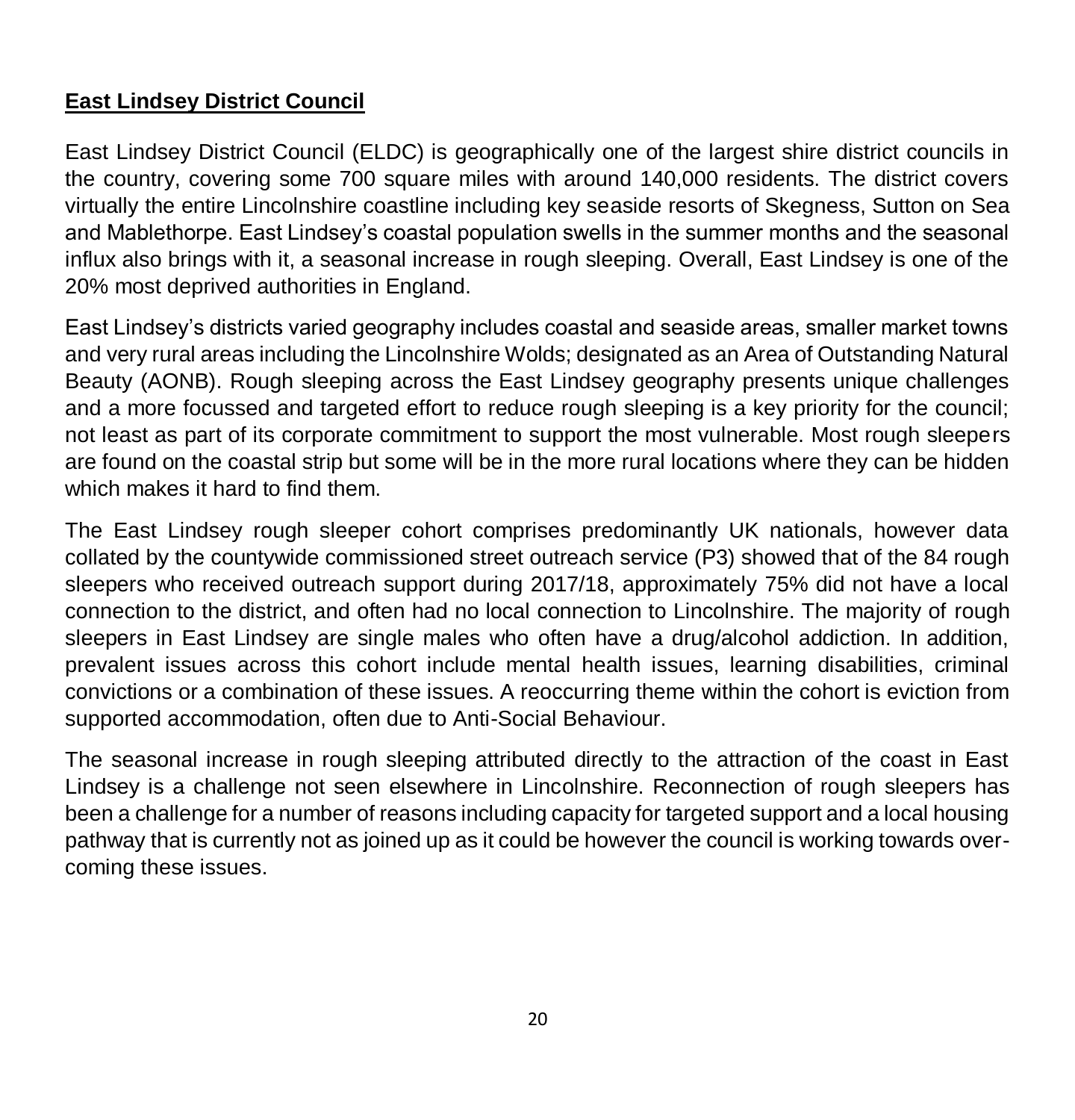- 1. Shared vision and responsibilities
	- Address the destructive culture of Rough Sleeping
	- Establish multi-agency Countywide Protocol, Pathway, Staffing and Funding
- 2. Overcome the barriers to ending rough sleeping
- 3. Enable an appropriate range of accommodation
	- Housing First approach, SWEP, No second Night & Move on options
	- Enable non-complex and complex needs rough sleepers to be accommodated in separately
	- Residential Rehab
- 4. Provide appropriate support
	- Flexible timescales, Street Outreach, Accommodation based Support, Mental Health and Drug and Alcohol link workers, Team around the Adult.
- 5. Halve rough sleeping by 2022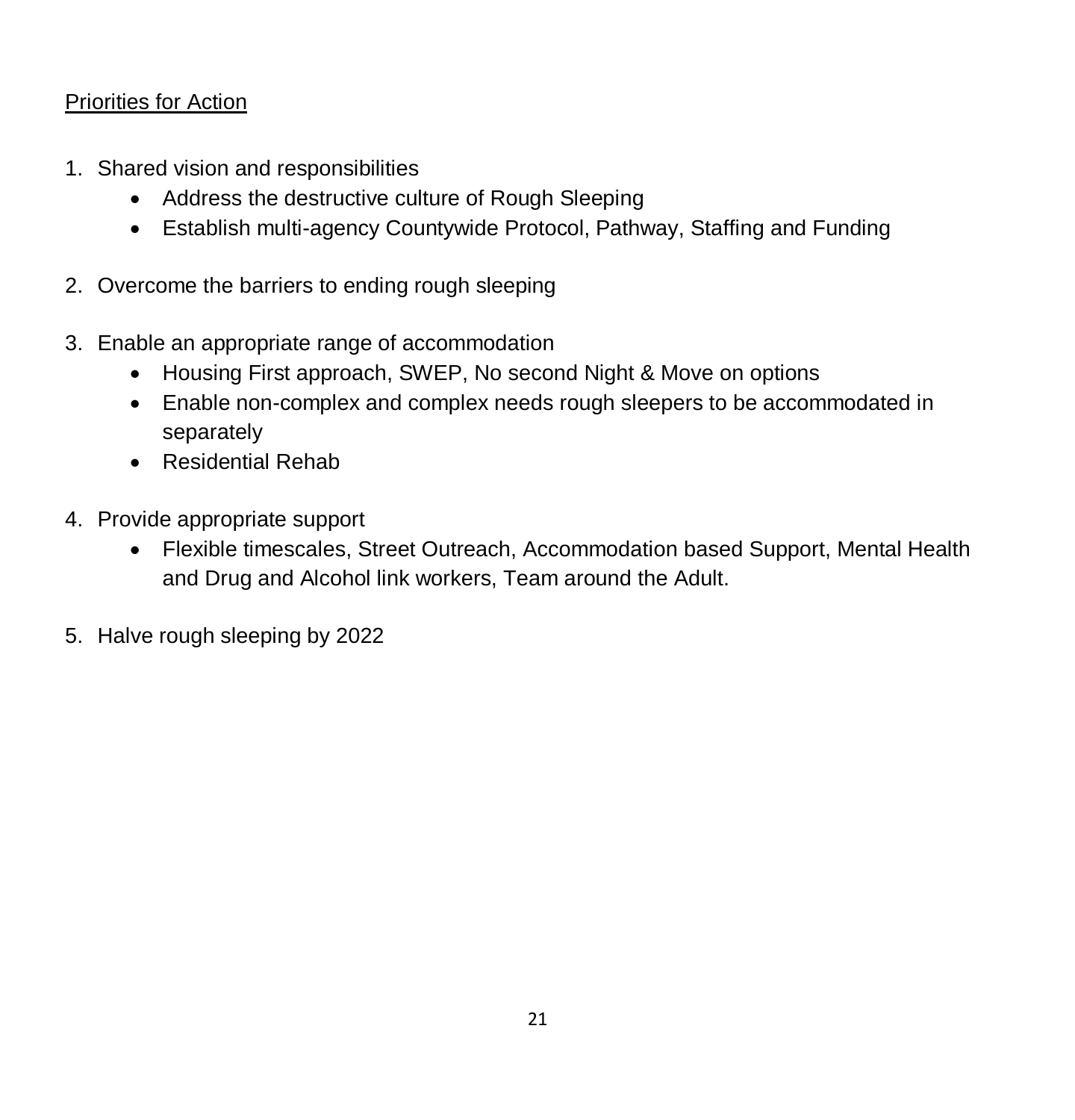# **North Kesteven District Council**

Due to the predominantly rural nature within our District, and low numbers of Rough Sleepers, the main challenges faced are access to appropriate services. Direct access accommodation is not available within the area & resources situated in neighbouring area's including Lincoln City, Grantham & Skegness are main options utilised to secure appropriate provision. Due to geographical area, many of our residents have local connections to other neighbouring Authorities or dual local connection to more than one.

We have strong links to local Churches, Support Services, Job Centre, Town Council, Community larder & others who work with us to enable provision of support & services eg access to washing facilities, hot drinks & snacks etc, for those in emergency need.

Within the District we have active Support services including P3, & Nacro who have a number of supported bed spaces available but such being subject to waiting lists, specific eligibility criteria & risk assessment which can exclude some individuals. Provision of Supported accommodation in Sleaford is a distance for many and due to the location away from Central Services, it does not meet the needs of all individuals for the client group it covers.

Supported housing is not equipped to deal with persons with serious complex needs i.e., mental health, severe drug /alcohol addiction.

Floating support is also not suitable for such client groups.

These factors mean that those refused accommodation due to existing needs or risks are left with very limited alternative housing options & so gravitate to others areas within the District where there are additional options including hostel & nightshelter provision, this is reflected through the low rough sleeper figures for NK.

Relationships with partners & all relevant support services require continued development to ensure appropriate services & pathways are in place with effective links to required services.

It is important that all relevant agencies across the District have an awareness & understanding of demands, resources, needs & requirements to enable effective inter-agency working to support positive outcomes for these client groups.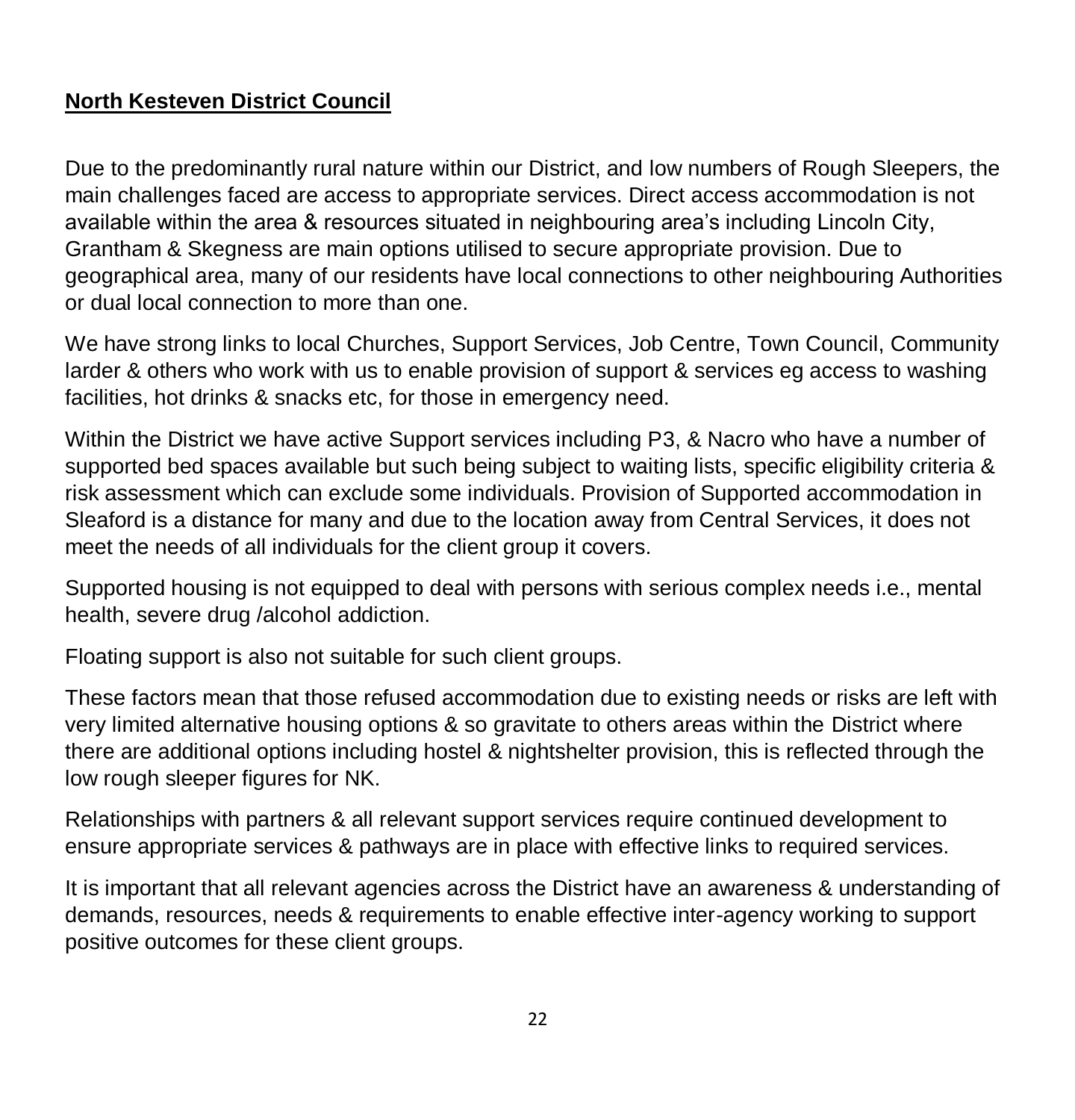Housing Options Teams rely upon the cooperation & support of providers to enable access to services & bed spaces for those in crisis & emergency need.

- 1. Ensure continued work with Street Outreach Services/ Nomad to ensure appropriate & effective pathways/links are developed & improved to all relevant, required services & to ensure relevant support accessed & in place for those with both complex & non-complex needs
- 2. To acquire and set up an additional shared accommodation unit North of our District to meet additional need for further appropriate temporary accommodation units for Single Persons based on our current shared accommodation model.
- 3. Continue development of effective partnership working through the NK Homelessness Forum & to promote input from local agencies & highlight & work to bridge gaps in service provision & tackle local issues relating to rough sleepers
- 4. Map existing accommodation provision across the District and develop appropriate responses & incentives to improve access & ensure a robust housing pathway for service users
- **5.** Ensure provision of appropriate support to Rough Sleepers within our District, which will include a statement of commitment of what NKDC can & will do for Rough Sleepers and how they can access the support available.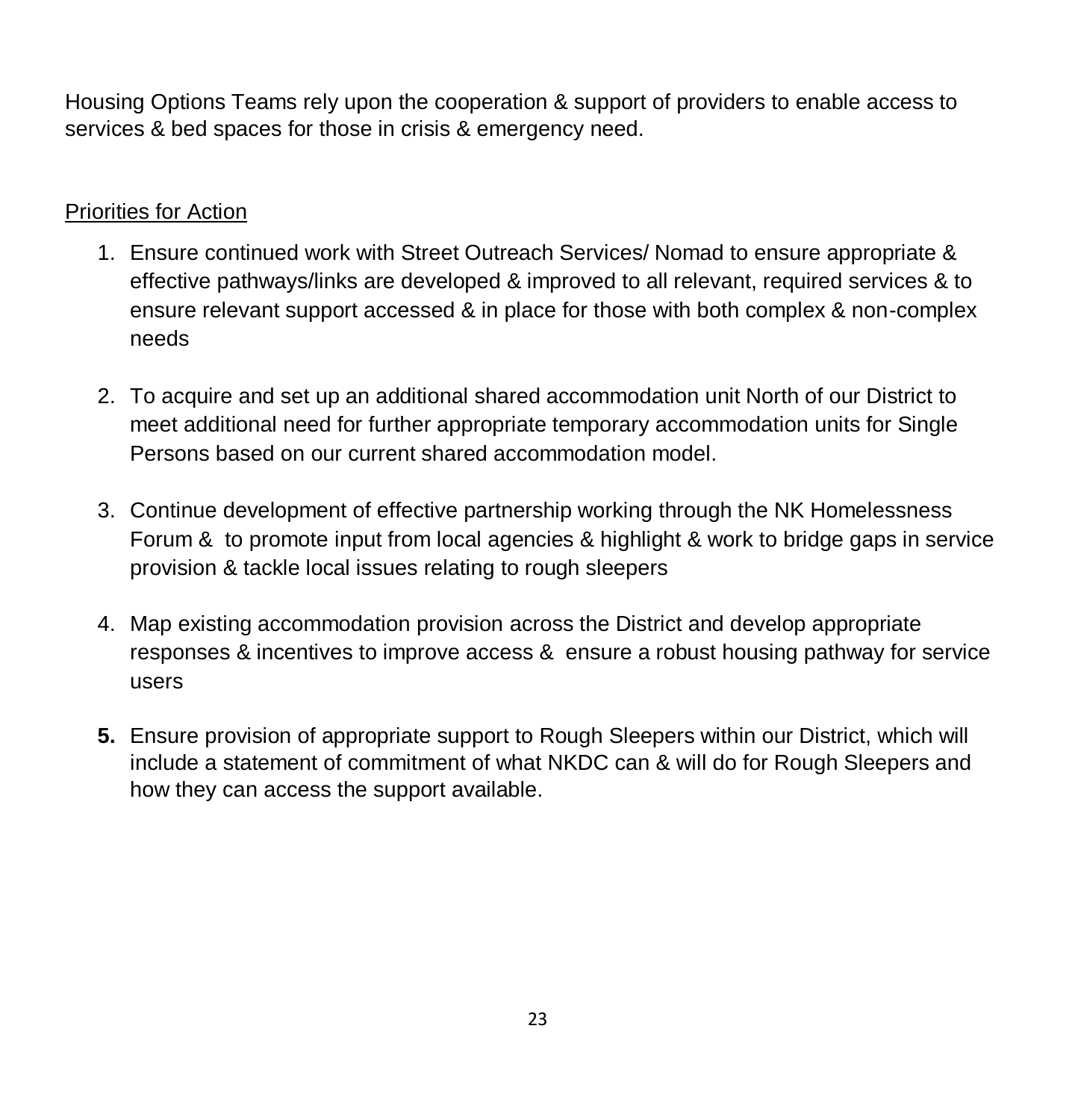# **South Holland District Council**

South Holland is a rural District which borders the county of Norfolk, the unitary authority of Peterborough and the Lincolnshire authorities of Boston and South Kesteven. The District has historically recorded an average of 5-6 Rough Sleepers, however, recent intelligence suggests an upward trend in the number of people sleeping rough in the District. The main challenges faced are, access to appropriate services and suitable accommodation. Direct access accommodation is not available within the District and access to single person's accommodation is limited.

We have strong working relationships with the Job Centre and Citizens Advice South Lincolnshire who can provide advice and assistance. Support services are available in the District, provided by P3. Framework Housing Association have a small number of supported bed spaces available in the Market Towns of Spalding and Holbeach. Access to bed spaces is limited and subject to waiting lists, specific eligibility criteria and a risk assessment which can exclude some individuals. The limited provision of supported housing and social housing for single persons can be prohibitive with increased reliance on the private rented sector.

P3 supplies the county commissioned street outreach and floating support service with our local resource being shared with Boston. Demand for this service outstrips resource and it is challenging for support to be offered to those with no recourse to public funds. The council's Housing Options service offers assistance to those who are eligible and willing to engage.

Relationships with partners and support services require continued development to offer a suitable pathway to engage those who are rough sleeping and provide appropriate support across the District. It is important that all relevant agencies have an awareness and understanding of demands, resources, needs and requirements to enable effective inter-agency working to support positive outcomes for this cohort.

- 1. Review existing interventions to ensure ongoing effectiveness and further understand opportunities within the District
- 2. Develop strategic relationships to ensure intuitive and collaborative working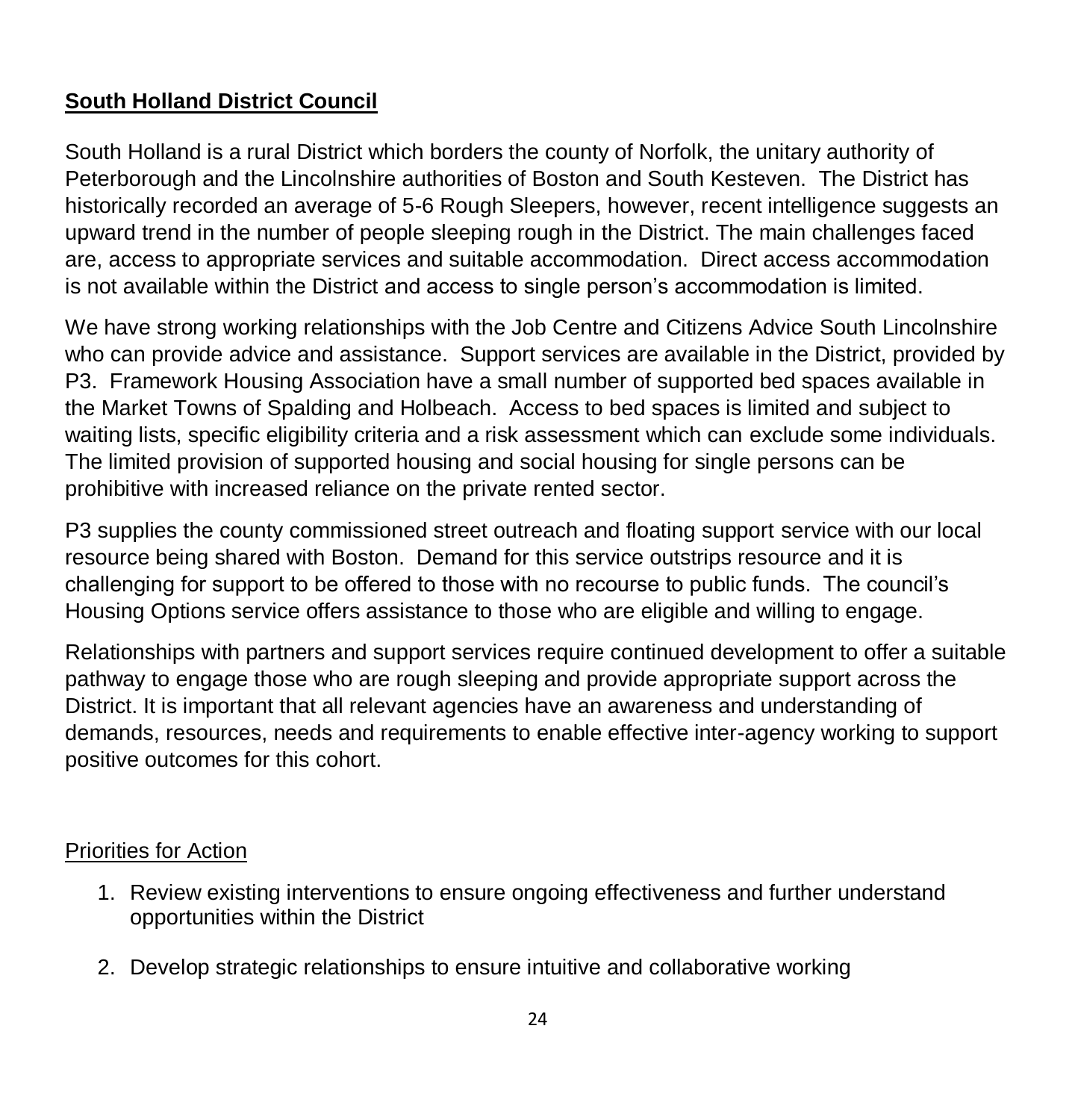- 3. Map existing support services in the District, identifying gaps and developing appropriate responses
- 4. Map existing accommodation provision in the District and develop appropriate responses to ensure a robust housing pathway for service users
- 5. Continue to strengthen existing collaborative working and develop new partnerships where a need is identified.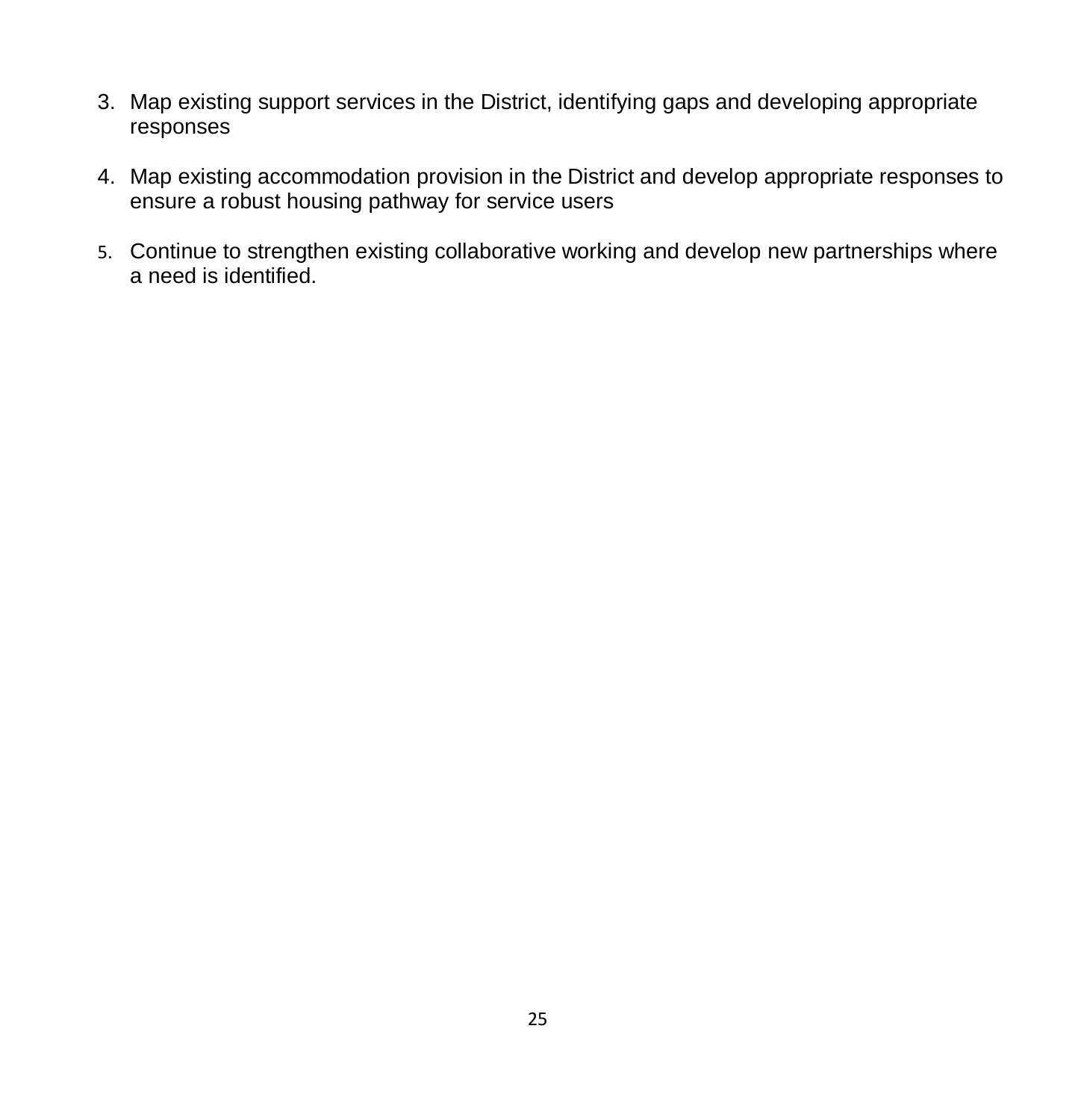# **South Kesteven District Council**

South Kesteven is predominantly rural covering a large area. The number of rough sleepers has historically been low with 1 or 2 people found on the annual count. The rough sleeper count for 2019 has doubled from last year of 3 people to this year of 6 people. This rise aligns with the national picture. People found to be sleeping rough tend to be males (we also have some females and some couples) who are white British or from other European countries. The ages generally tend to be mixed. The rough sleepers are a mix of people well known to South Kesteven and new to the area. The causes of their rough sleeping is usually due to either a relationship breakdown or eviction from supported or private rented accommodation. Like many areas, we see a revolving door scenario with some rough sleepers often living between supported accommodation; mental health accommodation/hospital wards; prison and short stays with family or friends.

P3 supplies the county commissioned street outreach and floating support service with our local resource shared with West Lindsey DC. South Kesteven was allocated Rough Sleeping Initiative funding of £35,000. This has funded one Intensive Floating Support Worker supporting 8 – 10 people at any one time. Demand for the service means there is a waiting list of approximately 4 people at any given time.

There is no direct access accommodation in the district, which means that people often either gravitate to the City of Lincoln or continue to sleep rough. There is some non- direct access and move on accommodation in the district but these have eligibility criteria and waiting lists. There is a lack of access to accommodation for high support and complex needs clients in the district. There is also limited provision of 1 bedroom accommodation within the District (Council, other registered provider owned and private).

Free food and advice is available via faith groups, mainly in Grantham, Stamford and Bourne on various days and times. The SWEP provision is through the Council and also sometimes in conjunction with faith groups.

#### Priorities for Action

1. Review existing, and develop new, interventions to assist in preventing rough sleeping.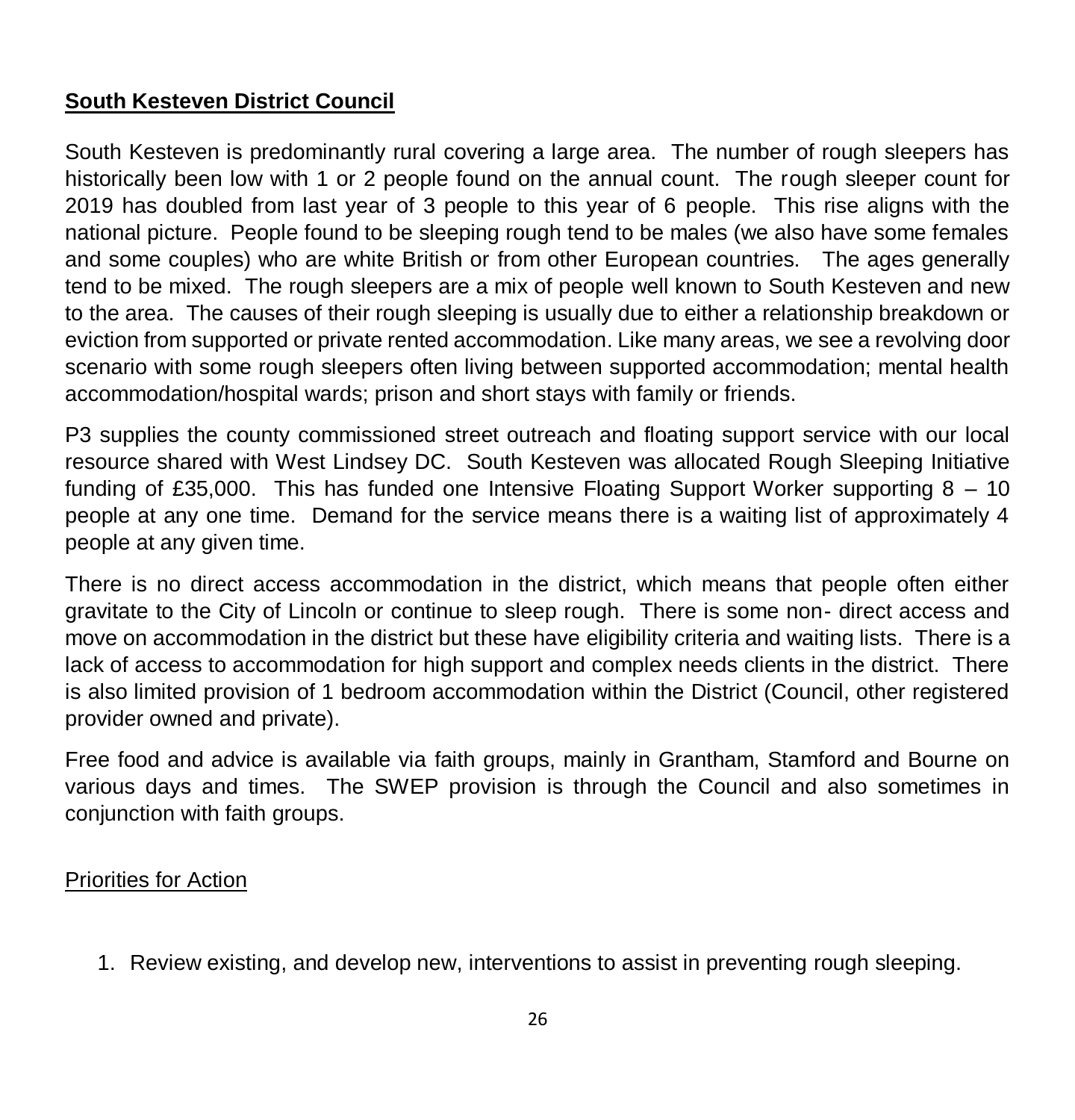- 2. Map existing accommodation and support options across the District to identify gaps in provision.
- 3. Work collaboratively and strategically with partners across the District and countywide to develop responses to gaps in provision of both accommodation and support for both complex and non-complex needs.
- 4. Ensure continued provision of street outreach and floating support services.
- 5. Enhance existing, and build new, relationships with key statutory and voluntary sector partners to tackle rough sleeping.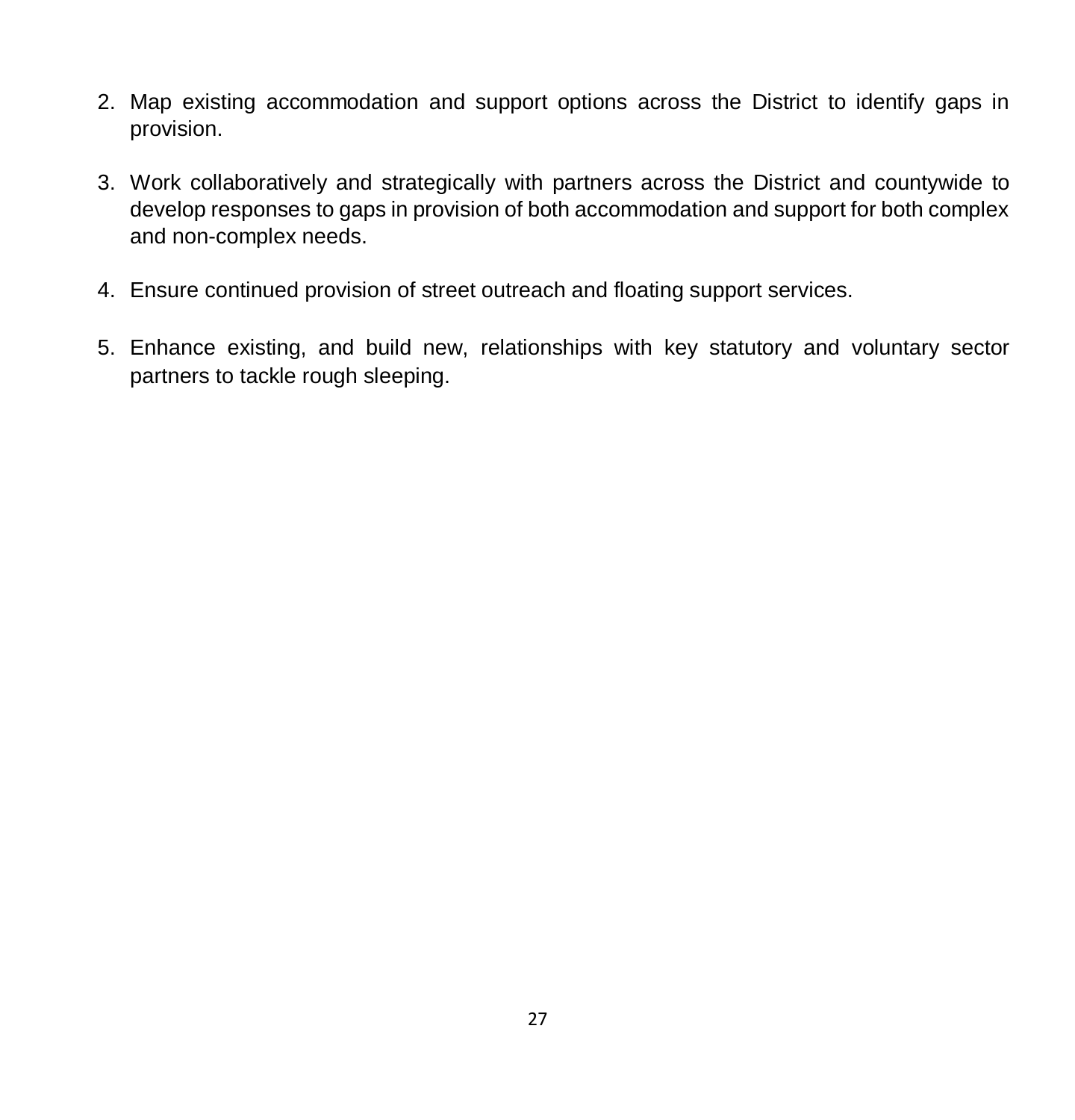# **West Lindsey District Council**

Rough Sleeping is an issue West Lindsey District Council is working hard to prevent with our partner Lincolnshire authorities. Whilst we recognise this is not our most prevalent issue of homelessness within the district we are working hard to develop appropriate and permanent options for persons who may find themselves at risk of rough sleeping. Due to the lower rents within certain areas of Gainsborough and Market Rasen it would be common for those people at risk of rough sleeping to find accommodation with no funds needed for move in. The council is also working very hard to identify persons at risk of rough sleeping early to prevent this happening. Affordable accommodation, better links with landlords and support agencies have meant we have been able to prevent rough sleeping and also have been able to relieve it very quickly when it is presented to us. Working jointly with our enforcement team means we can continue to proactively target rogue landlords and raise property standards within the district but assess the needs of residents at the same time.

The rurality of some areas of West Lindsey such as Market Rasen and Caistor means that availability and access to services such as Probation, Addaction and DWP cause people to travel to Lincoln and Grimsby. These services coupled with more rough sleeper outreach services in these areas would then mean that persons from West Lindsey would "settle" and present as rough sleepers to the appropriate council. In acknowledging this, it is important we support these authorities in sourcing appropriate accommodation within the district. The "Duty to Refer" should ensure we are now informed of such people.

- 1. To work with our partner agencies to identify and report those at risk of eviction who could become rough sleepers.
- 2. To ensure continuous training for appropriate West Lindsey staff on how to identify rough sleeping and ensure they know where to report.
- 3. To proactively engage with rough sleepers within our communities and ensure rough sleepers are treated as a priority for advice and assistance
- 4. To actively work with health providers and prisons to establish protocols to refer persons